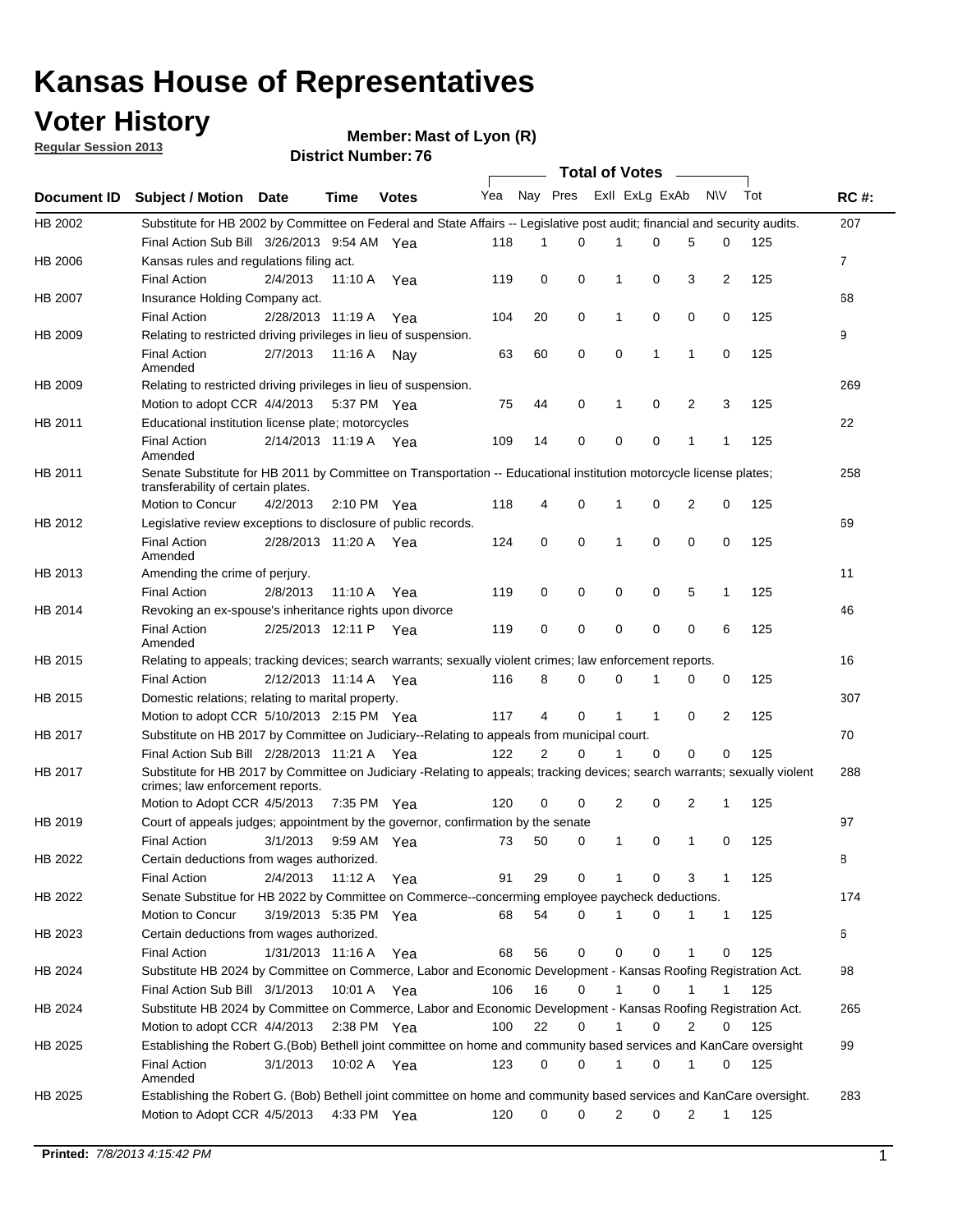### **Voter History**

**Member: Mast of Lyon (R)** 

**Regular Session 2013**

|                |                                                                                                                                                                                                                                                        |                       |             |              |     |                         | <b>Total of Votes</b> |   |   |                |           |     |             |
|----------------|--------------------------------------------------------------------------------------------------------------------------------------------------------------------------------------------------------------------------------------------------------|-----------------------|-------------|--------------|-----|-------------------------|-----------------------|---|---|----------------|-----------|-----|-------------|
| Document ID    | <b>Subject / Motion</b>                                                                                                                                                                                                                                | Date                  | Time        | <b>Votes</b> | Yea | Nay Pres Exll ExLg ExAb |                       |   |   |                | <b>NV</b> | Tot | <b>RC#:</b> |
| HB 2028        | Providing for venue in Shawnee County District Court in certain forfeiture proceedings                                                                                                                                                                 |                       |             |              |     |                         |                       |   |   |                |           |     | 12          |
|                | <b>Final Action</b><br>Amended                                                                                                                                                                                                                         | 2/8/2013              | 11:12 A Yea |              | 119 | 1                       | $\Omega$              | 0 | 0 | 5              | 0         | 125 |             |
| HB 2028        | Providing for venue in Shawnee County District Court in certain forfeiture proceedings                                                                                                                                                                 |                       |             |              |     |                         |                       |   |   |                |           |     | 199         |
|                | Motion to Concur                                                                                                                                                                                                                                       | 3/25/2013 9:36 AM Yea |             |              | 120 | 0                       | 0                     | 2 | 0 | 2              | 1         | 125 |             |
| HB 2030        | Creating wounded warrior deer hunting permits for injured combat veterans.                                                                                                                                                                             |                       |             |              |     |                         |                       |   |   |                |           |     | 25          |
|                | <b>Final Action</b><br>Amended                                                                                                                                                                                                                         | 2/15/2013 11:16 A     |             | Yea          | 115 | 0                       | 0                     | 2 | 2 | 3              | 3         | 125 |             |
| HB 2033        | Concerning the regulation of knives                                                                                                                                                                                                                    |                       |             |              |     |                         |                       |   |   |                |           |     | 143         |
|                | <b>Final Action</b>                                                                                                                                                                                                                                    | 3/7/2013              | 12:12 P     | Yea          | 93  | 28                      | 0                     | 1 | 0 | 3              | 0         | 125 |             |
| HB 2033        | Concerning the regulation of knives.                                                                                                                                                                                                                   |                       |             |              |     |                         |                       |   |   |                |           |     | 270         |
|                | Motion to adopt CCR 4/4/2013                                                                                                                                                                                                                           |                       | 5:43 PM Yea |              | 95  | 26                      | 0                     |   | 0 | 3              | 0         | 125 |             |
| HB 2034        | Human trafficking; crimes of commercial sexual exploitation of a child, selling sexual relations, promoting the sale of sexual<br>relations and buying sexual relations; children in need of care; staff secure faciliies.                             |                       |             |              |     |                         |                       |   |   |                |           |     | 17          |
|                | <b>Final Action</b><br>Amended                                                                                                                                                                                                                         | 2/12/2013 11:16 A Yea |             |              | 124 | 0                       | 0                     | 0 | 1 | 0              | 0         | 125 |             |
| HB 2034        | S Sub for HB 2034 by Committee on Judiciary - Human trafficking; crimes of commercial sexual exploitation of a child, selling<br>sexual relations, promoting the sale of sexual relations and buying sexual relations; children in need of care; staff |                       |             |              |     |                         |                       |   |   |                |           |     | 282         |
|                | Motion to Adopt CCR 4/5/2013 4:18 PM Yea                                                                                                                                                                                                               |                       |             |              | 120 | 0                       | 0                     | 2 | 0 | $\overline{2}$ | 1         | 125 |             |
| HB 2035        | Cities; experience requirements for plumbers, electricians and certain mechanical contractors.                                                                                                                                                         |                       |             |              |     |                         |                       |   |   |                |           |     | 29          |
|                | <b>Final Action</b>                                                                                                                                                                                                                                    | 2/18/2013 11:16 A     |             | Yea          | 117 | 2                       | 0                     | 2 | 0 | 4              | 0         | 125 |             |
| HB 2037        | Public property; religious displays; other displays.                                                                                                                                                                                                   |                       |             |              |     |                         |                       |   |   |                |           |     | 176         |
|                | <b>Final Action</b>                                                                                                                                                                                                                                    | 3/20/2013 10:27 A Yea |             |              | 120 | 3                       | 0                     | 1 | 0 | 1              | 0         | 125 |             |
| HB 2041        | Criminal history record information; definition; municipal court reporting; district court reporting.                                                                                                                                                  |                       |             |              |     |                         |                       |   |   |                |           |     | 19          |
|                | <b>Final Action</b>                                                                                                                                                                                                                                    | 2/13/2013 11:23 A     |             | Yea          | 119 | 3                       | 0                     | 0 | 0 | 3              | 0         | 125 |             |
| HB 2042        | Appraisal of property for taxation purposes; appeals; changes.                                                                                                                                                                                         |                       |             |              |     |                         |                       |   |   |                |           |     | 158         |
|                | <b>Final Action</b><br>Amended                                                                                                                                                                                                                         | 3/18/2013 11:19 A     |             | Yea          | 109 | 12                      | 0                     | 2 | 0 | 2              | 0         | 125 |             |
| HB 2043        | Aggravated battery; driving under the influence.                                                                                                                                                                                                       |                       |             |              |     |                         |                       |   |   |                |           |     | 100         |
|                | <b>Final Action</b><br>Amended                                                                                                                                                                                                                         | 3/1/2013              | 10:03 A Yea |              | 123 | 0                       | 0                     | 1 | 0 | 1              | 0         | 125 |             |
| HB 2043        | Senate Substitute for HB 2043 by Committee on Judiciary - Attorney general; duties and responsibilities; notice of intent to<br>seek the death penalty.                                                                                                |                       |             |              |     |                         |                       |   |   |                |           |     | 271         |
|                | Motion to adopt CCR 4/4/2013                                                                                                                                                                                                                           |                       | 5:48 PM Yea |              | 121 | 0                       | 0                     |   | 0 | 3              | 0         | 125 |             |
| <b>HB 2044</b> | Increasing the penalty for a person who distributes a controlled substance that causes great bodily harm or death.                                                                                                                                     |                       |             |              |     |                         |                       |   |   |                |           |     | 101         |
|                | <b>Final Action</b><br>Amended                                                                                                                                                                                                                         | 3/1/2013              | 10:05 A     | Yea          | 112 | 11                      | $\Omega$              | 1 | 0 | 1              | 0         | 125 |             |
| HB 2047        | Requiring certain municipalities to vote to increase property tax revenues over previous year when such increase exceeds<br>inflation; publication.                                                                                                    |                       |             |              |     |                         |                       |   |   |                |           |     | 186         |
|                | <b>Final Action</b><br>Amended                                                                                                                                                                                                                         | 3/21/2013 11:29 A Yea |             |              | 68  | 53                      | 0                     |   | 0 | 3              | 0         | 125 |             |
| HB 2049        | Kansas department of agriculture; increasing certain fees and eliminating sunsets on various program fees.                                                                                                                                             |                       |             |              |     |                         |                       |   |   |                |           |     | 59          |
|                | <b>Final Action</b><br>Amended                                                                                                                                                                                                                         | 2/27/2013 12:23 P     |             | Nay          | 77  | 46                      | 0                     |   | 0 | 1              | 0         | 125 |             |
| HB 2049        | Kansas department of agriculture; increasing certain fees; concerning sunsets on various program fees.                                                                                                                                                 |                       |             |              |     |                         |                       |   |   |                |           |     | 324         |
|                | Motion to adopt CCR 6/2/2013                                                                                                                                                                                                                           |                       | 12:28 A     | Yea          | 45  | 64                      | 0                     | 1 | 0 | 6              | 9         | 125 |             |
| HB 2050        | Agriculture; agricultural chemical registration; pesticide business liablity insurance; repeal of the Kansas agricultural liming<br>materials act.                                                                                                     |                       |             |              |     |                         |                       |   |   |                |           |     | 60          |
|                | <b>Final Action</b><br>Amended                                                                                                                                                                                                                         | 2/27/2013 12:25 P     |             | Yea          | 103 | 20                      | 0                     | 1 | 0 | 1              | 0         | 125 |             |
| HB 2051        | Substitute for HB 2051 by Committee on Agriculture and Natural Resources--Amending provisions relating to dams,<br>obstructions, sstreams and water flex accounts and transfer permits.                                                                |                       |             |              |     |                         |                       |   |   |                |           |     | 50          |
|                | Final Action Sub Bill 2/26/2013 2:12 PM Yea                                                                                                                                                                                                            |                       |             |              | 117 | 2                       | 0                     | 0 | 0 | 0              | 6         | 125 |             |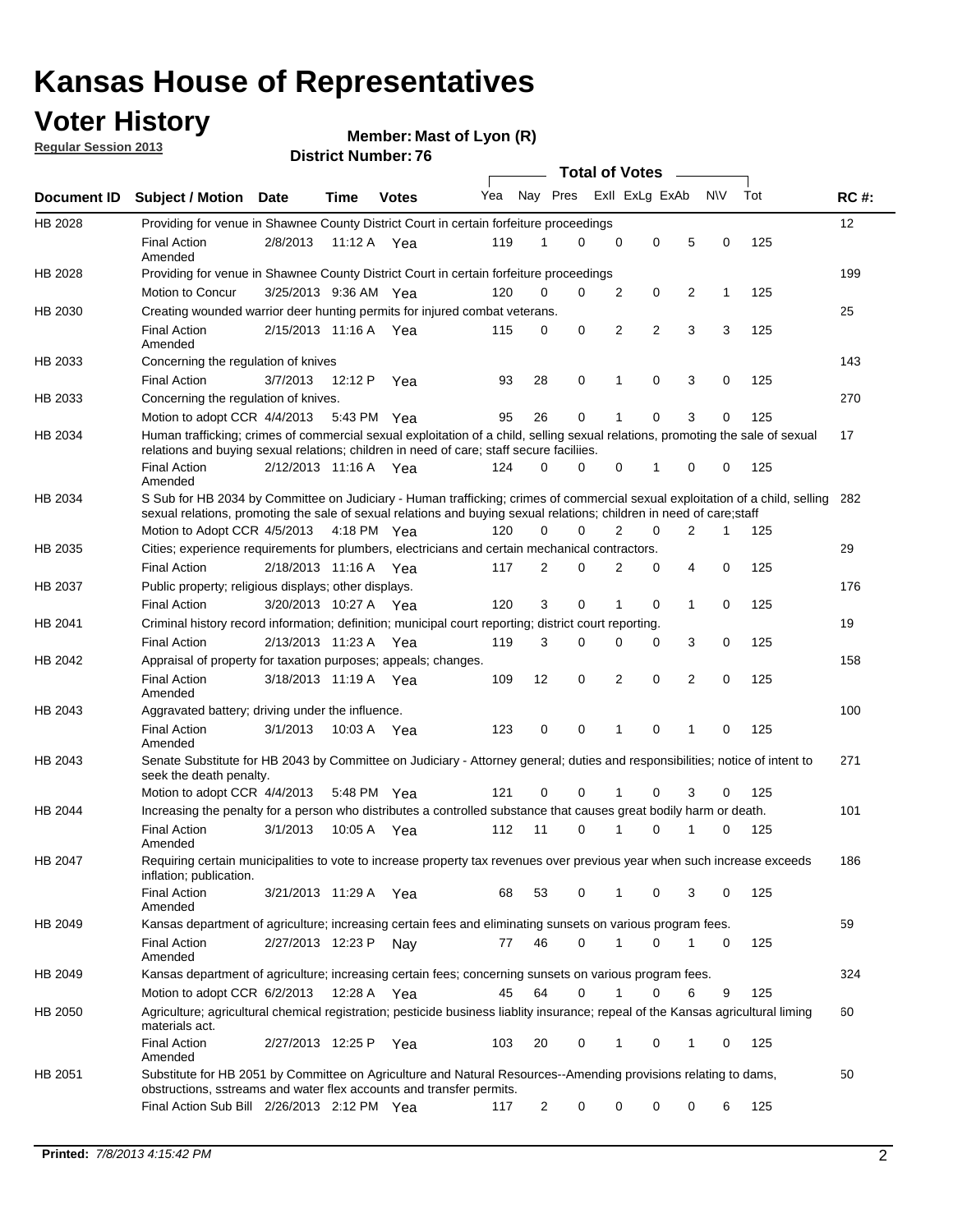## **Voter History**

**Member: Mast of Lyon (R)** 

**Regular Session 2013**

|                |                                                                                                                                                                                                                                          |                       |             |              |     |                |                         | Total of Votes _____ |             |                |          |     |             |
|----------------|------------------------------------------------------------------------------------------------------------------------------------------------------------------------------------------------------------------------------------------|-----------------------|-------------|--------------|-----|----------------|-------------------------|----------------------|-------------|----------------|----------|-----|-------------|
| Document ID    | <b>Subject / Motion Date</b>                                                                                                                                                                                                             |                       | <b>Time</b> | <b>Votes</b> | Yea |                | Nay Pres Exll ExLg ExAb |                      |             |                | N\V      | Tot | <b>RC#:</b> |
| HB 2052        | Discharging a firearm inside or into a city; unlawful acts; exceptions.                                                                                                                                                                  |                       |             |              |     |                |                         |                      |             |                |          |     | 155         |
|                | <b>Final Action</b><br>Amended                                                                                                                                                                                                           | 3/14/2013 11:20 A Yea |             |              | 121 | $\overline{2}$ | 0                       | 0                    | $\Omega$    | 2              | 0        | 125 |             |
| HB 2052        | Senate Substitute for HB 2052 by Committee on Federal and State Affairs - Concerning firearms; personal and family<br>protection act; concealed handguns in public building; other changes; unlawful discharge of a firearm inside city. |                       |             |              |     |                |                         |                      |             |                |          |     | 300         |
|                | Motion to Adopt CCR 4/5/2013 10:24 P Yea                                                                                                                                                                                                 |                       |             |              | 104 | 16             | $\Omega$                | $\overline{2}$       | 0           | 2              | 1        | 125 |             |
| <b>HB 2055</b> | Personal and Familly Protection Act; public buildings; adequate security.                                                                                                                                                                |                       |             |              |     |                |                         |                      |             |                |          |     | 156         |
|                | <b>Final Action</b><br>Amended                                                                                                                                                                                                           | 3/14/2013 11:26 A Yea |             |              | 84  | 38             | 0                       | $\mathbf 0$          | 0           | $\overline{2}$ | 1        | 125 |             |
| HB 2057        | Concerning property taxation; relating to county appraisers; appointing interim appraiser.                                                                                                                                               |                       |             |              |     |                |                         |                      |             |                |          |     | 208         |
|                | <b>Final Action</b>                                                                                                                                                                                                                      | 3/26/2013 9:55 AM Yea |             |              | 119 | 0              | 0                       | 1                    | 0           | 5              | 0        | 125 |             |
| HB 2058        | Taxation of helium and certain other gases under mineral severance tax, and prohibition of certain refunds related thereto.                                                                                                              |                       |             |              |     |                |                         |                      |             |                |          |     | 159         |
|                | <b>Final Action</b>                                                                                                                                                                                                                      | 3/18/2013 11:21 A Yea |             |              | 119 | 2              | $\Omega$                | $\overline{2}$       | $\Omega$    | $\overline{2}$ | $\Omega$ | 125 |             |
| HB 2059        | Income tax deductions and modifications and severance tax exemptions; basis of partner's interest and shareholder's stock;<br>statutory clarification.                                                                                   |                       |             |              |     |                |                         |                      |             |                |          |     | 14          |
|                | <b>Final Action</b><br>Amended                                                                                                                                                                                                           | 2/11/2013 11:42 A     |             | Yea          | 122 | $\overline{2}$ | 0                       | 0                    | 0           | 1              | 0        | 125 |             |
| HB 2059        | Income tax deductions and modifications and severance tax exemptions; basis of partner's interest and shareholder's stock;<br>statutory clarification.                                                                                   |                       |             |              |     |                |                         |                      |             |                |          |     | 293         |
|                | Motion to Concur                                                                                                                                                                                                                         | 4/5/2013              |             | 8:14 PM Nay  | 0   | 120            | 0                       | 2                    | 0           | $\overline{2}$ | 1        | 125 |             |
| HB 2059        | Income tax rates, deductions and credits; rural opportunity zones; sales tax rates and distribution of revenue; severance tax;<br>and property tax exemptions for IRB property and property damaged by natural disaster.                 |                       |             |              |     |                |                         |                      |             |                |          |     | 322         |
|                | Motion to adopt CCR 6/2/2013                                                                                                                                                                                                             |                       | 12:11 A     | Yea          | 69  | 45             | 0                       | 1                    | 0           | 6              | 4        | 125 |             |
| <b>HB 2060</b> | Prohibiting certain confined persons from receiving food sales tax refunds and homestead property tax refunds.                                                                                                                           |                       |             |              |     |                |                         |                      |             |                |          |     | 10          |
|                | <b>Final Action</b><br>Amended                                                                                                                                                                                                           | 2/7/2013              | 11:18 A     | Yea          | 123 | 0              | $\Omega$                | $\Omega$             | 1           | 1              | 0        | 125 |             |
| HB 2065        | Creating the crime of home improvement fraud.                                                                                                                                                                                            |                       |             |              |     |                |                         |                      |             |                |          |     | 20          |
|                | <b>Final Action</b><br>Amended                                                                                                                                                                                                           | 2/13/2013 11:26 A Yea |             |              | 106 | 16             | 0                       | 0                    | 0           | 3              | 0        | 125 |             |
| HB 2066        | Physical therapists; evaluation and treatment of patients.                                                                                                                                                                               |                       |             |              |     |                |                         |                      |             |                |          |     | 26          |
|                | <b>Final Action</b><br>Amended                                                                                                                                                                                                           | 2/15/2013 11:18 A Yea |             |              | 98  | 16             | 0                       | $\overline{2}$       | 2           | 3              | 4        | 125 |             |
| <b>HB 2067</b> | Board of nursing; assistant attorneys general.                                                                                                                                                                                           |                       |             |              |     |                |                         |                      |             |                |          |     | 15          |
|                | <b>Final Action</b>                                                                                                                                                                                                                      | 2/11/2013 11:44 A     |             | Yea          | 123 | $\mathbf{1}$   | 0                       | 0                    | $\mathbf 0$ | 1              | 0        | 125 |             |
| HB 2069        | Public policy; certain city ordinances and county resolutions declared void.                                                                                                                                                             |                       |             |              |     |                |                         |                      |             |                |          |     | 102         |
|                | <b>Final Action</b><br>Amended                                                                                                                                                                                                           | 3/1/2013              | 10:06 A     | Yea          | 92  | 31             | 0                       | 1                    | 0           | 1              | 0        | 125 |             |
| HB 2069        | Public policy; certain city ordinances and county resolutions declared void.                                                                                                                                                             |                       |             |              |     |                |                         |                      |             |                |          |     | 292         |
|                | Motion to Concur                                                                                                                                                                                                                         | 4/5/2013              |             | 8:04 PM Yea  | 88  | 32             | 0                       | $\overline{2}$       | 0           | $\overline{2}$ | 1        | 125 |             |
| HB 2070        | Appearance bond conditions; surety and bounty hunter regulation.                                                                                                                                                                         |                       |             |              |     |                |                         |                      |             |                |          |     | 103         |
|                | <b>Final Action</b><br>Amended                                                                                                                                                                                                           | 3/1/2013              |             | 10:08 A Yea  | 122 | $\mathbf{1}$   | 0                       | 1                    | $\mathbf 0$ | 1              | 0        | 125 |             |
| HB 2074        | Cities and counties; solid waste disposal areas; restrictions.                                                                                                                                                                           |                       |             |              |     |                |                         |                      |             |                |          |     | 139         |
|                | <b>Emergency Final</b><br><b>Action Amend</b>                                                                                                                                                                                            | 3/1/2013              |             | 1:11 PM Nay  | 102 | 19             | 0                       | $\mathbf{1}$         | 0           | 1              | 2        | 125 |             |
| HB 2075        | Cities; qualifications and rehabilitation of abandoned property.                                                                                                                                                                         |                       |             |              |     |                |                         |                      |             |                |          |     | 61          |
|                | <b>Final Action</b><br>Amended                                                                                                                                                                                                           | 2/27/2013 12:27 P     |             | Nav          | 72  | 51             | 0                       | 1                    | 0           | 1              | 0        | 125 |             |
| HB 2077        | Granting professional licenses to military service members.<br><b>Final Action</b><br>Amended                                                                                                                                            | 2/26/2013 2:13 PM Yea |             |              | 119 | 0              | 0                       | $\overline{2}$       | 0           | $\overline{2}$ | 2        | 125 | 51          |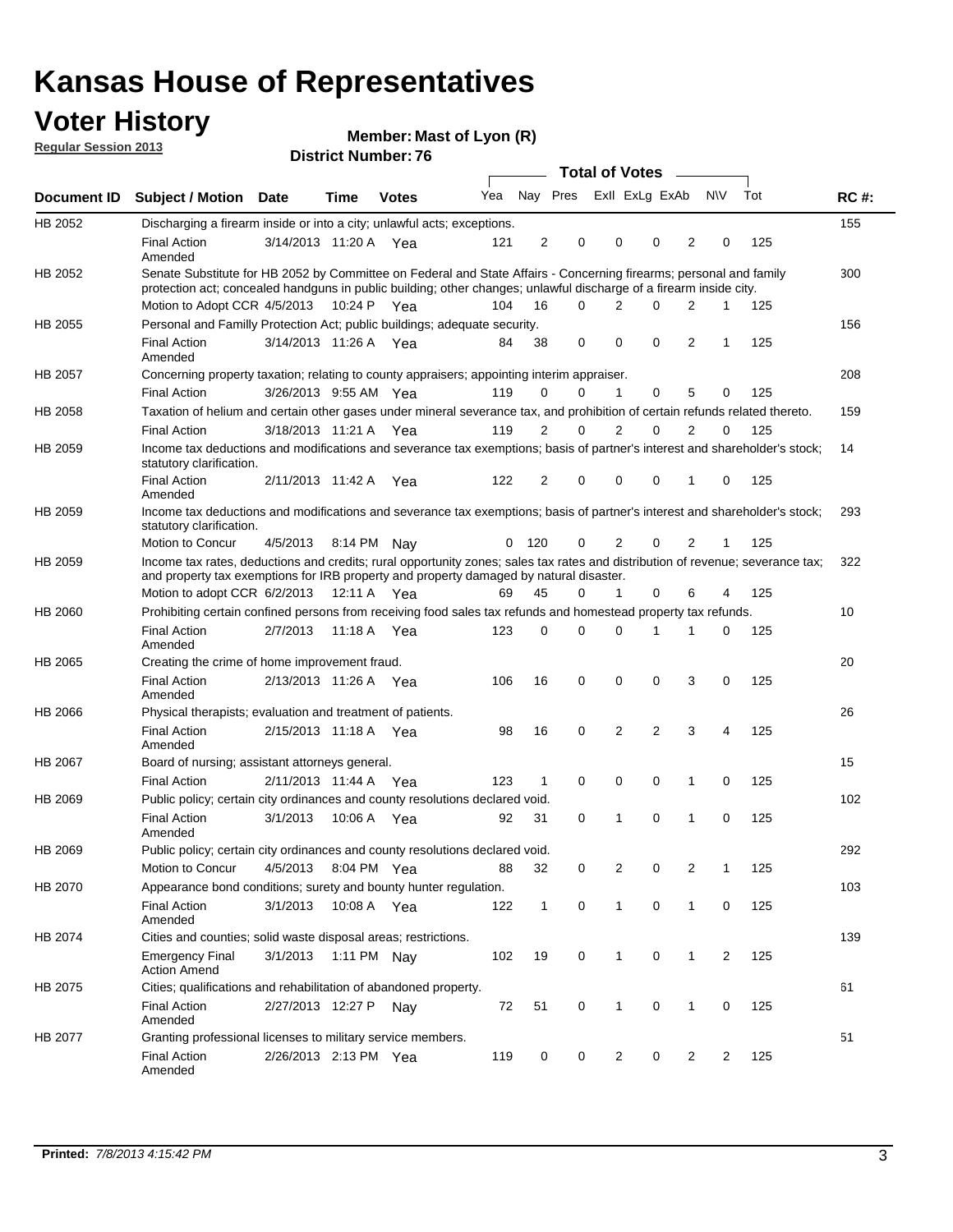# **Voter History**<br> **Regular Session 2013**

**Member: Mast of Lyon (R)** 

| <b>Regular Session 2013</b> |  |
|-----------------------------|--|
|                             |  |

|                |                                                                                                                                                                                                       |                       |             |              |     |       | <b>Total of Votes</b>   |                |          | $\sim$         |                |     |             |
|----------------|-------------------------------------------------------------------------------------------------------------------------------------------------------------------------------------------------------|-----------------------|-------------|--------------|-----|-------|-------------------------|----------------|----------|----------------|----------------|-----|-------------|
| Document ID    | <b>Subject / Motion Date</b>                                                                                                                                                                          |                       | Time        | <b>Votes</b> | Yea |       | Nay Pres ExII ExLg ExAb |                |          |                | <b>NV</b>      | Tot | <b>RC#:</b> |
| HB 2078        | Authorizing certain licensing boards to accept education, training or experience completed in the military towards licensure in<br>this state.                                                        |                       |             |              |     |       |                         |                |          |                |                |     | 52          |
|                | <b>Final Action</b><br>Amended                                                                                                                                                                        | 2/26/2013 2:14 PM Yea |             |              | 119 | 0     | 0                       | 2              | 0        | $\overline{2}$ | 2              | 125 |             |
| HB 2078        | Authorizing certain licensing boards to accept education, training or experience of military service members towards obtaining 275<br>licensure in this state.                                        |                       |             |              |     |       |                         |                |          |                |                |     |             |
|                | Motion to adopt CCR 4/5/2013                                                                                                                                                                          |                       | 11:42 A     | Yea          | 120 | 0     | 0                       | $\overline{2}$ | 0        | 3              | 0              | 125 |             |
| HB 2081        | Forfeiture of property related to violations of certain criminal acts.                                                                                                                                |                       |             |              |     |       |                         |                |          |                |                |     | 18          |
|                | <b>Final Action</b><br>Amended                                                                                                                                                                        | 2/12/2013 11:17 A     |             | Yea          | 124 | 0     | $\mathbf 0$             | $\Omega$       | 1        | 0              | $\mathbf 0$    | 125 |             |
| HB 2081        | Forfeiture of property related to violations of certain criminal acts.                                                                                                                                |                       |             |              |     |       |                         |                |          |                |                |     | 306         |
|                | Motion to adopt CCR 5/10/2013 10:38 A                                                                                                                                                                 |                       |             | Yea          | 121 | 0     | 0                       | 1              | 1        | 2              | 0              | 125 |             |
| HB 2083        | Public employees relations boards; assessment of certain costs.                                                                                                                                       |                       |             |              |     |       |                         |                |          |                |                |     | 104         |
|                | <b>Final Action</b><br>Amended                                                                                                                                                                        | 3/1/2013              | 10:09 A     | Yea          | 87  | 36    | 0                       | 1              | 0        | $\mathbf 1$    | 0              | 125 |             |
| HB 2084        | Tax credits for community services contributions; youth apprenticeship and entrepreneurship.                                                                                                          |                       |             |              |     |       |                         |                |          |                |                |     | 105         |
|                | <b>Final Action</b><br>Amended                                                                                                                                                                        | 3/1/2013              | 10:11 A Yea |              | 120 | 3     | 0                       | 1              | 0        | 1              | 0              | 125 |             |
| HB 2084        | Tax credits for community services contributions; youth apprenticeship and entrepreneurship.                                                                                                          |                       |             |              |     |       |                         |                |          |                |                |     | 316         |
|                | Sub Motion to Concur 5/24/2013 9:33 AM Nay                                                                                                                                                            |                       |             |              |     | 5 109 | 0                       | 1              | 0        | 9              | 1              | 125 |             |
| HB 2086        | Eligible infrastructure costs for tax increment financing and community improvement districts; bond repayment tax revenue<br>pledge requirements.                                                     |                       |             |              |     |       |                         |                |          |                |                |     | 160         |
|                | <b>Final Action</b>                                                                                                                                                                                   | 3/18/2013 11:24 A     |             | Yea          | 61  | 60    | 0                       | 2              | 0        | $\overline{2}$ | 0              | 125 |             |
| <b>HB 2086</b> | Eligible infrastructure costs for tax increment financing and community improvement districts; bond repayment tax revenue<br>pledge requirements.                                                     |                       |             |              |     |       |                         |                |          |                |                |     | 173         |
|                | <b>Final Action</b>                                                                                                                                                                                   | 3/19/2013 5:25 PM Yea |             |              | 81  | 41    | 0                       | 1              | 0        | 1              | $\mathbf{1}$   | 125 |             |
| HB 2091        | Publication of delinquent personal property tax statements.                                                                                                                                           |                       |             |              |     |       |                         |                |          |                |                |     | 161         |
|                | <b>Final Action</b><br>Amended                                                                                                                                                                        | 3/18/2013 11:25 A Yea |             |              | 81  | 40    | 0                       | 2              | 0        | $\overline{2}$ | 0              | 125 |             |
| HB 2093        | Amending the crime of identity theft.                                                                                                                                                                 |                       |             |              |     |       |                         |                |          |                |                |     | 106         |
|                | <b>Final Action</b><br>Amended                                                                                                                                                                        | 3/1/2013              | 10:12 A     | Yea          | 123 | 0     | 0                       | 1              | $\Omega$ | 1              | 0              | 125 |             |
| HB 2093        | Senate Substitute for HB 2093 by Committee on Judiciary - Identity theft and identity fraud; unlawful acts concerning<br>computers; DNA testing and exculpatory evidence; murder in the first degree. |                       |             |              |     |       |                         |                |          |                |                |     | 289         |
|                | Motion to Adopt CCR 4/5/2013 7:49 PM Yea                                                                                                                                                              |                       |             |              | 118 | 2     | 0                       | 2              | 0        | 2              | $\mathbf{1}$   | 125 |             |
| HB 2094        | Student electronic privacy at public and private postsecondary educational institutions.                                                                                                              |                       |             |              |     |       |                         |                |          |                |                |     | 164         |
|                | <b>Final Action</b><br>Amended                                                                                                                                                                        | 3/19/2013 10:33 A     |             | Yea          | 123 | 0     | $\Omega$                |                | 0        | 1              | 0              | 125 |             |
| HB 2096        | Local governmental entities and investment of public moneys.                                                                                                                                          |                       |             |              |     |       |                         |                |          |                |                |     | 23          |
|                | <b>Final Action</b>                                                                                                                                                                                   | 2/14/2013 11:21 A Yea |             |              | 123 | 0     | 0                       | 0              | 0        | 1              | 1              | 125 |             |
| HB 2099        | Insurance- updating certain statutory references.                                                                                                                                                     |                       |             |              |     |       |                         |                |          |                |                |     | 71          |
|                | <b>Final Action</b><br>Amended                                                                                                                                                                        | 2/28/2013 11:23 A Yea |             |              | 124 | 0     | 0                       | $\mathbf{1}$   | 0        | 0              | 0              | 125 |             |
| HB 2101        | Interstate transmission siting compact.                                                                                                                                                               |                       |             |              |     |       |                         |                |          |                |                |     | 209         |
|                | <b>Final Action</b><br>Amended                                                                                                                                                                        | 3/26/2013 9:56 AM Yea |             |              | 118 | 1     | 0                       |                | 0        | 5              | 0              | 125 |             |
| HB 2105        | Substitute HB 2105 by Committee on Commerce, Labor and Economic Development - Employment security law.                                                                                                |                       |             |              |     |       |                         |                |          |                |                |     | 107         |
|                | Final Action Sub Bill 3/1/2013                                                                                                                                                                        |                       | 10:13 A Yea |              | 88  | 35    | 0                       |                | 0        | 1              | $\Omega$       | 125 |             |
| HB 2105        | Substitute HB 2105 by Committee on Commerce, Labor and Economic Development - Employment security law.                                                                                                |                       |             |              |     |       |                         |                |          |                |                |     | 298         |
|                | Motion to adopt CCR 4/5/2013 9:46 PM Yea                                                                                                                                                              |                       |             |              | 89  | 31    | 0                       | 2              | 0        | $\overline{2}$ | 1              | 125 |             |
| HB 2106        | Portable electronics insurance act.                                                                                                                                                                   |                       |             |              |     |       |                         |                |          |                |                |     | 133         |
|                | <b>Emergency Final</b><br>Action                                                                                                                                                                      | 3/1/2013              | 1:03 PM Yea |              | 117 | 4     | 0                       | $\mathbf{1}$   | 0        | 1              | $\overline{2}$ | 125 |             |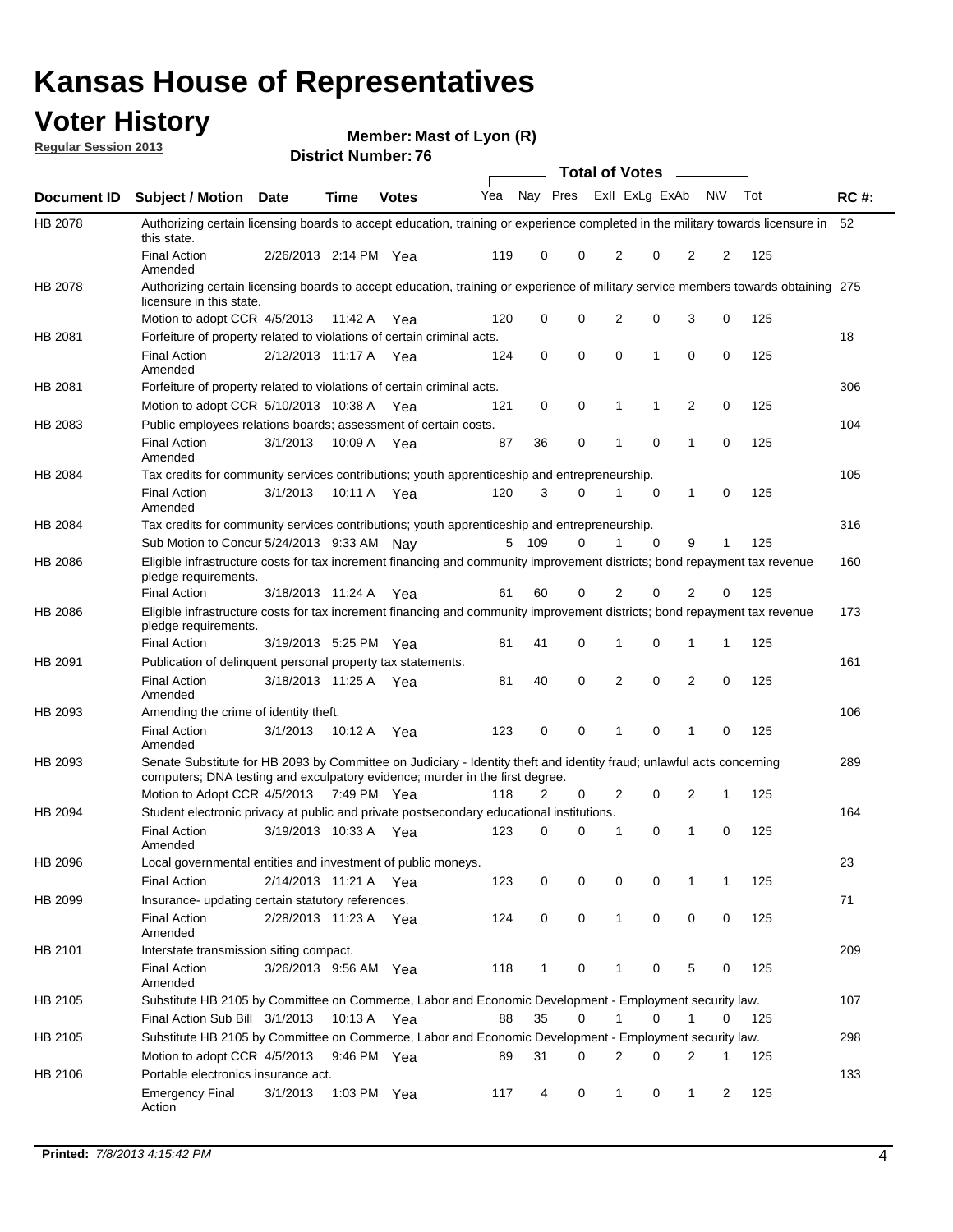### **Voter History**

**Member: Mast of Lyon (R)** 

**Regular Session 2013**

|             |                                                                                                                                                                                                                                                                      |                       |             |              |     |                | <b>Total of Votes</b> |                |             | $\overline{\phantom{0}}$ |                         |     |             |
|-------------|----------------------------------------------------------------------------------------------------------------------------------------------------------------------------------------------------------------------------------------------------------------------|-----------------------|-------------|--------------|-----|----------------|-----------------------|----------------|-------------|--------------------------|-------------------------|-----|-------------|
| Document ID | <b>Subject / Motion Date</b>                                                                                                                                                                                                                                         |                       | Time        | <b>Votes</b> | Yea | Nay Pres       |                       | Exll ExLg ExAb |             |                          | <b>NV</b>               | Tot | <b>RC#:</b> |
| HB 2107     | Insurance; enacting the electronic notice and document act.                                                                                                                                                                                                          |                       |             |              |     |                |                       |                |             |                          |                         |     | 134         |
|             | <b>Emergency Final</b><br><b>Action Amend</b>                                                                                                                                                                                                                        | 3/1/2013              |             | 1:04 PM Yea  | 121 | 0              | 0                     | 1              | 0           | 1                        | 2                       | 125 |             |
| HB 2107     | Insurance; enacting the electronic notice and document act, return of premiums separate from the notice of adverse<br>underwriting decision, statutory updates, uninsurable health plan increase in lifetime limit, mandate lite, certain company<br>dividend plans. |                       |             |              |     |                |                       |                |             |                          |                         |     | 281         |
|             | Motion to Adopt CCR 4/5/2013                                                                                                                                                                                                                                         |                       | 4:06 PM     | Yea          | 69  | 50             | 0                     | 2              | 0           | 3                        | 1                       | 125 |             |
| HB 2109     | School finance; military pupil count.                                                                                                                                                                                                                                |                       |             |              |     |                |                       |                |             |                          |                         |     | 108         |
|             | <b>Final Action</b>                                                                                                                                                                                                                                                  | 3/1/2013              | 10:15 A     | Yea          | 104 | 19             | 0                     | 1              | 0           | $\mathbf{1}$             | 0                       | 125 |             |
| HB 2109     | Enacting the Kansas children's protection act.                                                                                                                                                                                                                       |                       |             |              |     |                |                       |                |             |                          |                         |     | 277         |
|             | Motion to Adopt CCR 4/5/2013                                                                                                                                                                                                                                         |                       | 12:31 P Yea |              | 116 | $\overline{2}$ | 0                     | 2              | 0           | 3                        | $\overline{2}$          | 125 |             |
| HB 2112     | Campaign finance; transfer of campaign money to another candidacy.                                                                                                                                                                                                   |                       |             |              |     |                |                       |                |             |                          |                         |     | 72          |
|             | <b>Final Action</b><br>Amended                                                                                                                                                                                                                                       | 2/28/2013 11:25 A Yea |             |              | 95  | 29             | 0                     | 1              | 0           | 0                        | 0                       | 125 |             |
| HB 2114     | Debt setoff; collection assistance fee.                                                                                                                                                                                                                              |                       |             |              |     |                |                       |                |             |                          |                         |     | 21          |
|             | <b>Final Action</b>                                                                                                                                                                                                                                                  | 2/13/2013 11:34 A     |             | Nay          | 90  | 32             | 0                     | 0              | 0           | 3                        | 0                       | 125 |             |
| HB 2115     | Relating to the employment of retired judges and justices.                                                                                                                                                                                                           |                       |             |              |     |                |                       |                |             |                          |                         |     | 73          |
|             | <b>Final Action</b>                                                                                                                                                                                                                                                  | 2/28/2013 11:27 A     |             | Yea          | 124 | 0              | 0                     | 1              | 0           | 0                        | 0                       | 125 |             |
| HB 2115     | Courts; employment of retired judges and justices; court debt setoff.                                                                                                                                                                                                |                       |             |              |     |                |                       |                |             |                          |                         |     | 309         |
|             | Motion to Adopt CCR 5/14/2013 2:14 PM Yea                                                                                                                                                                                                                            |                       |             |              | 100 | 13             | 0                     | 1              | 0           | 9                        | 2                       | 125 |             |
| HB 2118     | Preservation of historic property; environs authority deleted.                                                                                                                                                                                                       |                       |             |              |     |                |                       |                |             |                          |                         |     | 62          |
|             | <b>Final Action</b>                                                                                                                                                                                                                                                  | 2/27/2013 12:30 P     |             | Yea          | 99  | 24             | 0                     | 1              | 0           | 1                        | 0                       | 125 |             |
| HB 2120     | Updating provisions relating to the Kansas bureau of investigations DNA database.                                                                                                                                                                                    |                       |             |              |     |                |                       |                |             |                          |                         |     | 109         |
|             | <b>Final Action</b><br>Amended                                                                                                                                                                                                                                       | 3/1/2013              | 10:16 A     | Yea          | 121 | 2              | 0                     | 1              | 0           | 1                        | 0                       | 125 |             |
| HB 2120     | Updating provisions relating to DNA collection and DNA evidence; amending the definition of a bet for purposes of the Kansas 302<br>criminal code; sentencing for possession of a firearm during a drug felony                                                       |                       |             |              |     |                |                       |                |             |                          |                         |     |             |
|             | Motion to adopt CCR 5/9/2013 11:32 A Nay                                                                                                                                                                                                                             |                       |             |              | 74  | 49             | 0                     |                | 0           | 1                        | 0                       | 125 |             |
| HB 2122     | Real estate brokers and salespersons; licensing requirements; sales transaction requirements.                                                                                                                                                                        |                       |             |              |     |                |                       |                |             |                          |                         |     | 37          |
|             | <b>Final Action</b><br>Amended                                                                                                                                                                                                                                       | 2/20/2013 11:13 A Yea |             |              | 121 | 1              | $\Omega$              |                | 0           | $\overline{2}$           | 0                       | 125 |             |
| HB 2125     | Increasing real estate broker's and salesperson's license fees.                                                                                                                                                                                                      |                       |             |              |     |                |                       |                |             |                          |                         |     | 38          |
|             | <b>Final Action</b>                                                                                                                                                                                                                                                  | 2/20/2013 12:16 P     |             | Nay          | 71  | 50             | 1                     | 0              | 0           | 0                        | 3                       | 125 |             |
| HB 2128     | Open records act; exceptions.                                                                                                                                                                                                                                        |                       |             |              |     |                |                       |                |             |                          |                         |     | 74          |
|             | <b>Final Action</b><br>Amended                                                                                                                                                                                                                                       | 2/28/2013 11:28 A     |             | Yea          | 124 | 0              | 0                     | 1              | 0           | 0                        | 0                       | 125 |             |
| HB 2128     | Open records act; exceptions.                                                                                                                                                                                                                                        |                       |             |              |     |                |                       |                |             |                          |                         |     | 259         |
|             | Motion to Concur                                                                                                                                                                                                                                                     | 4/3/2013              | 10:29 A     | Yea          | 119 | 0              | 0                     | 1              | 0           | 3                        | $\overline{\mathbf{c}}$ | 125 |             |
| HB 2130     | Elections; petition circulators.                                                                                                                                                                                                                                     |                       |             |              |     |                |                       |                |             |                          |                         |     | 30          |
|             | <b>Final Action</b>                                                                                                                                                                                                                                                  | 2/18/2013 11:17 A     |             | Yea          | 118 | $\mathbf{1}$   | 0                     | $\overline{c}$ | 0           | 4                        | 0                       | 125 |             |
| HB 2135     | Property tax exemption; military housing.                                                                                                                                                                                                                            |                       |             |              |     |                |                       |                |             |                          |                         |     | 162         |
|             | <b>Final Action</b>                                                                                                                                                                                                                                                  | 3/18/2013 11:27 A     |             | Yea          | 117 | 4              | 0                     | $\overline{2}$ | 0           | $\overline{2}$           | 0                       | 125 |             |
| HB 2138     | Repealing statutes related to oil and gas.                                                                                                                                                                                                                           |                       |             |              |     |                |                       |                |             |                          |                         |     | 53          |
|             | Final Action<br>Amended                                                                                                                                                                                                                                              | 2/26/2013 2:16 PM Yea |             |              | 119 | 0              | 0                     | $\overline{2}$ | $\mathbf 0$ | $\overline{2}$           | $\overline{2}$          | 125 |             |
| HB 2139     | Canceled warrants.                                                                                                                                                                                                                                                   |                       |             |              |     |                |                       |                |             |                          |                         |     | 75          |
|             | <b>Final Action</b><br>Amended                                                                                                                                                                                                                                       | 2/28/2013 11:30 A     |             | Yea          | 99  | 25             | 0                     | $\mathbf{1}$   | 0           | 0                        | 0                       | 125 |             |
| HB 2139     | Canceled warrants.                                                                                                                                                                                                                                                   |                       |             |              |     |                |                       |                |             |                          |                         |     | 266         |
|             | Motion to Concur                                                                                                                                                                                                                                                     | 4/4/2013              | 2:40 PM     | Yea          | 114 | 8              | 0                     | 1              | 0           | 2                        | 0                       | 125 |             |
| HB 2140     | Repealing K.S.A. 72-60b03                                                                                                                                                                                                                                            |                       |             |              |     |                |                       |                |             |                          |                         |     | 39          |
|             | <b>Final Action</b>                                                                                                                                                                                                                                                  | 2/20/2013 12:17 P     |             | Yea          | 122 | 0              | 0                     | 0              | 0           | 0                        | 3                       | 125 |             |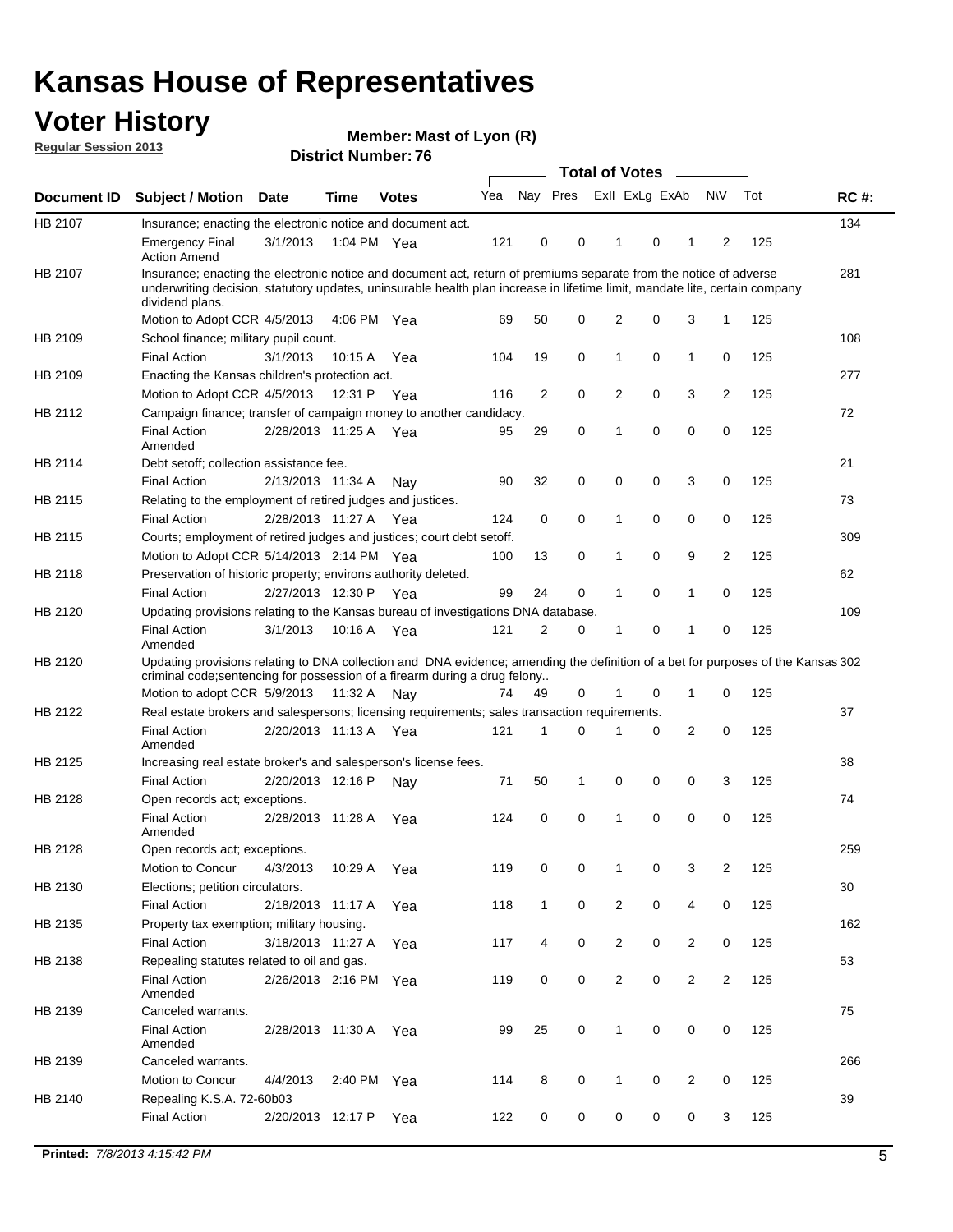**Voter History** 

**Member: Mast of Lyon (R)** 

**Regular Session 2013**

|         |                                                                                                                                              |          |                       |              |     |    | Total of Votes __       |              |             |                |          |     |             |
|---------|----------------------------------------------------------------------------------------------------------------------------------------------|----------|-----------------------|--------------|-----|----|-------------------------|--------------|-------------|----------------|----------|-----|-------------|
|         | Document ID Subject / Motion Date                                                                                                            |          | Time                  | <b>Votes</b> | Yea |    | Nay Pres ExII ExLg ExAb |              |             |                | N\V      | Tot | <b>RC#:</b> |
| HB 2141 | Repealer; elections process for certain unified school districts.                                                                            |          |                       |              |     |    |                         |              |             |                |          |     | 24          |
|         | <b>Final Action</b>                                                                                                                          |          | 2/14/2013 11:23 A Yea |              | 123 | 0  | 0                       | 0            | 0           | 1              | 1        | 125 |             |
| HB 2142 | Certain educational statutes concerning USD land transfers and higher education loan and grant programs.                                     |          |                       |              |     |    |                         |              |             |                |          |     | 40          |
|         | <b>Final Action</b>                                                                                                                          |          | 2/20/2013 12:19 P Yea |              | 122 | 0  | 0                       | 0            | 0           | 0              | 3        | 125 |             |
| HB 2143 | Repealing outdated provisions relating to the purchase of certain real estate by the department of corrections.                              |          |                       |              |     |    |                         |              |             |                |          |     | 34          |
|         | <b>Final Action</b>                                                                                                                          |          | 2/20/2013 11:09 A Yea |              | 122 | 0  | $\Omega$                | 1            | 0           | 2              | 0        | 125 |             |
| HB 2144 | Repealing unnecessary statutes relating to juveniles.                                                                                        |          |                       |              |     |    |                         |              |             |                |          |     | 76          |
|         | <b>Final Action</b>                                                                                                                          |          | 2/28/2013 11:32 A Yea |              | 124 | 0  | 0                       | 1            | 0           | 0              | 0        | 125 |             |
| HB 2145 | Repealing K.S.A. 75-5028; concerning the sale of real estate by the secretary of transportation.                                             |          |                       |              |     |    |                         |              |             |                |          |     | 35          |
|         | <b>Final Action</b>                                                                                                                          |          | 2/20/2013 11:11 A Yea |              | 122 | 0  | 0                       | 1            | 0           | 2              | 0        | 125 |             |
| HB 2146 | Repealing the cancer drug repository program K.S.A. 2012 Supp. 65-1664 through 65-1667 and amending K.S.A. 2012 Supp. 77<br>65-1636.         |          |                       |              |     |    |                         |              |             |                |          |     |             |
|         | <b>Final Action</b>                                                                                                                          |          | 2/28/2013 11:33 A     | Yea          | 124 | 0  | 0                       | 1            | 0           | 0              | 0        | 125 |             |
| HB 2147 | Repealer; use of metric system on certain road signs and markers, moving of heavy vehicles on bridges or culverts, interstate 94<br>bridges. |          |                       |              |     |    |                         |              |             |                |          |     |             |
|         | <b>Final Action</b>                                                                                                                          | 3/1/2013 |                       | 9:52 AM Yea  | 123 | 0  | 0                       | 1            | 0           | 1              | 0        | 125 |             |
| HB 2148 | Repealers; postsecondary education scholarship provisions.                                                                                   |          |                       |              |     |    |                         |              |             |                |          |     | 41          |
|         | <b>Final Action</b>                                                                                                                          |          | 2/20/2013 12:21 P Yea |              | 106 | 16 | $\mathbf 0$             | 0            | 0           | 0              | 3        | 125 |             |
| HB 2149 | Repealers; postsecondary education student loans and tuition grants.                                                                         |          |                       |              |     |    |                         |              |             |                |          |     | 42          |
|         | <b>Final Action</b>                                                                                                                          |          | 2/20/2013 12:22 P     | Yea          | 108 | 14 | 0                       | 0            | $\mathbf 0$ | 0              | 3        | 125 |             |
| HB 2149 | Repealing a \$500,000 transfer from highway patrol training center fund to the state general fund.                                           |          |                       |              |     |    |                         |              |             |                |          |     | 314         |
|         | Motion to Concur                                                                                                                             |          | 5/23/2013 10:22 A Yea |              | 113 | 0  | 0                       | 1            | 0           | 8              | 3        | 125 |             |
| HB 2150 | Repealers; workforce development loan program act.                                                                                           |          |                       |              |     |    |                         |              |             |                |          |     | 78          |
|         | <b>Final Action</b>                                                                                                                          |          | 2/28/2013 11:34 A Yea |              | 94  | 30 | $\mathbf 0$             | $\mathbf{1}$ | 0           | 0              | 0        | 125 |             |
| HB 2150 | Senate Substitute for HB 2150 by Committee on Commerce--Concerning the Kansas employment first oversight commission.                         |          |                       |              |     |    |                         |              |             |                |          |     | 267         |
|         | Motion to Concur                                                                                                                             |          | 4/4/2013 2:44 PM Yea  |              | 110 | 12 | 0                       | 1            | 0           | 2              | 0        | 125 |             |
| HB 2151 | Repealers; report on medically underserved areas of the state.                                                                               |          |                       |              |     |    |                         |              |             |                |          |     | 63          |
|         | <b>Final Action</b>                                                                                                                          |          | 2/27/2013 12:31 P     | Yea          | 123 | 0  | 0                       | 1            | 0           | 1              | 0        | 125 |             |
| HB 2152 | Repealer: uniform land sales practices act.                                                                                                  |          |                       |              |     |    |                         |              |             |                |          |     | 36          |
|         | <b>Final Action</b>                                                                                                                          |          | 2/20/2013 11:12 A     | Yea          | 122 | 0  | $\mathbf 0$             | 1            | $\mathbf 0$ | $\overline{2}$ | 0        | 125 |             |
| HB 2153 | Unused medications act; dontating entities.                                                                                                  |          |                       |              |     |    |                         |              |             |                |          |     | 64          |
|         | <b>Final Action</b><br>Amended                                                                                                               |          | 2/27/2013 12:33 P     | Yea          | 123 | 0  | 0                       | 1            | 0           | 1              | 0        | 125 |             |
| HB 2154 | Senate Substitute for HB 2154 by Committee on Public Health and Welfare--Cosmetology; relating to licensure and renewal of 31                |          |                       |              |     |    |                         |              |             |                |          |     |             |
|         | persons, salons and clinics.                                                                                                                 |          |                       |              |     |    |                         |              |             |                |          |     |             |
|         | <b>Final Action</b><br>Amended                                                                                                               |          | 2/18/2013 11:19 A     | Yea          | 119 | 0  | 0                       | 2            | 0           | 4              | 0        | 125 |             |
| HB 2155 | Cosmetology; relating to licensure and renewal.                                                                                              |          |                       |              |     |    |                         |              |             |                |          |     | 32          |
|         | <b>Final Action</b>                                                                                                                          |          | 2/18/2013 11:21 A Yea |              | 119 | 0  | 0                       | 2            | 0           |                | 0        | 125 |             |
|         | Amended                                                                                                                                      |          |                       |              |     |    |                         |              |             |                |          |     |             |
| HB 2156 | Repealers; school finance; area vocational school fund; local effort as applied to U.S.D. No. 450                                            |          |                       |              |     |    |                         |              |             |                |          |     | 43          |
|         | <b>Final Action</b>                                                                                                                          |          | 2/20/2013 12:23 P Yea |              | 122 | 0  | 0                       | 0            | 0           | 0              | 3        | 125 |             |
| HB 2160 | Quality care assessment on skilled nursing care facilities.                                                                                  |          |                       |              |     |    |                         |              |             |                |          |     | 144         |
|         | <b>Final Action</b>                                                                                                                          | 3/7/2013 |                       | 12:13 P Yea  | 100 | 21 | 0                       | 1            | 0           | 3              | 0        | 125 |             |
| HB 2162 | Prohibition on use of state appropriated moneys to lobby relating to gun control at federal, state and local ogvernment level.               |          |                       |              |     |    |                         |              |             |                |          |     | 79          |
|         | <b>Final Action</b><br>Amended                                                                                                               |          | 2/28/2013 11:36 A Yea |              | 120 | 4  | 0                       | $\mathbf{1}$ | 0           | 0              | 0        | 125 |             |
| HB 2162 | Prohibition on use of state appropriated moneys to lobby at federal, state and local government levels relating to gun control.              |          |                       |              |     |    |                         |              |             |                |          |     | 312         |
|         | Motion to adopt CCR 5/21/2013 2:52 PM Yea                                                                                                    |          |                       |              | 83  | 28 | $\Omega$                | 1            | 0           | 13             | $\Omega$ | 125 |             |
| HB 2163 | Relating to garnishment proceedings.                                                                                                         |          |                       |              |     |    |                         |              |             |                |          |     | 80          |
|         | <b>Final Action</b>                                                                                                                          |          | 2/28/2013 11:37 A Yea |              | 124 | 0  | 0                       | $\mathbf 1$  | 0           | 0              | 0        | 125 |             |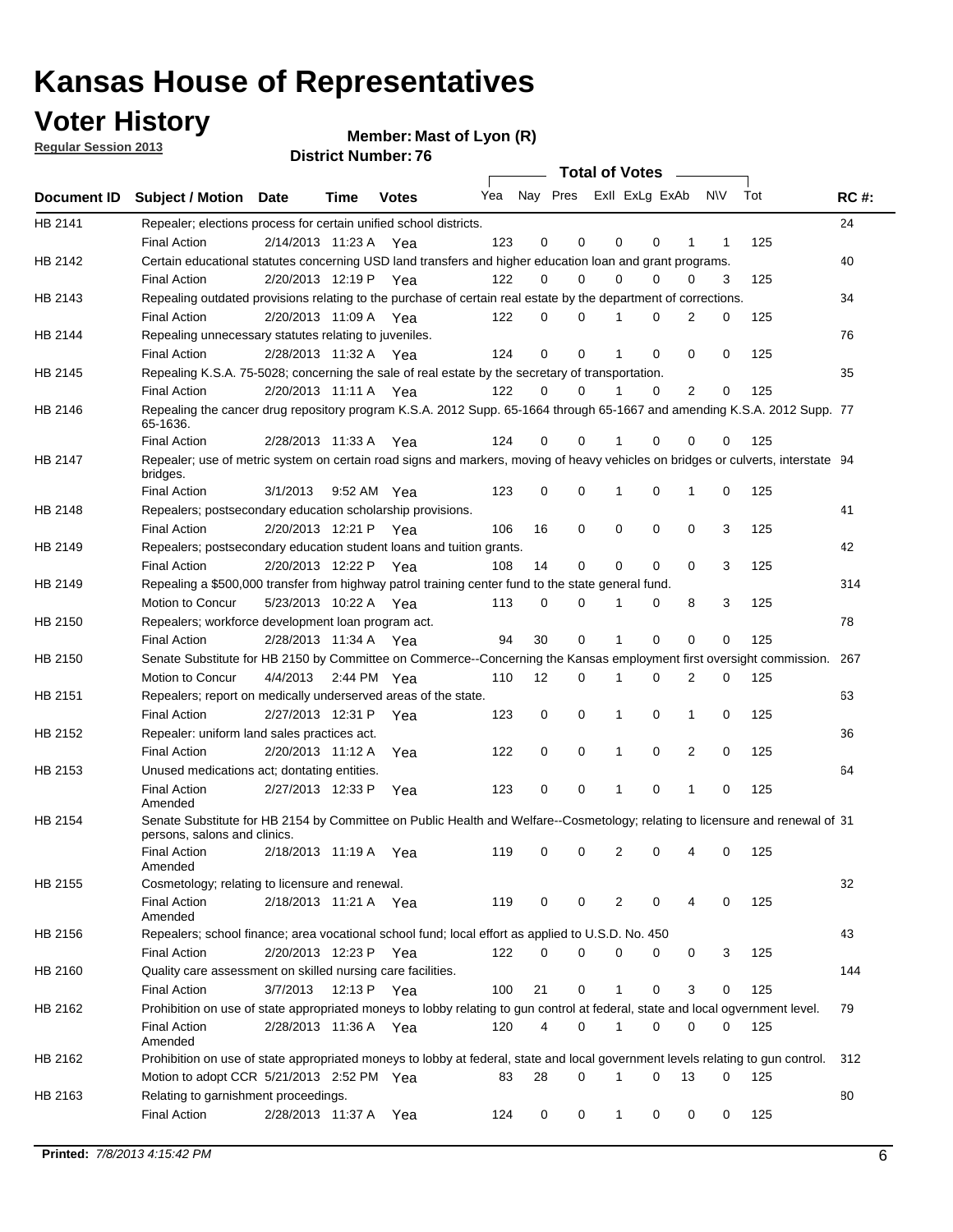### **Voter History**

**Member: Mast of Lyon (R)** 

**Regular Session 2013**

|             |                                                                                                                                                                                                                                    |                       | PIJU IVI INUI IIVU I <i>I</i> |              |     |          |          | <b>Total of Votes</b> |          | $\sim$         |                |     |             |
|-------------|------------------------------------------------------------------------------------------------------------------------------------------------------------------------------------------------------------------------------------|-----------------------|-------------------------------|--------------|-----|----------|----------|-----------------------|----------|----------------|----------------|-----|-------------|
| Document ID | <b>Subject / Motion Date</b>                                                                                                                                                                                                       |                       | Time                          | <b>Votes</b> | Yea | Nay Pres |          | Exll ExLg ExAb        |          |                | N\V            | Tot | <b>RC#:</b> |
| HB 2164     | Relating to jurors; information disqualifying prospective juror from jury service.                                                                                                                                                 |                       |                               |              |     |          |          |                       |          |                |                |     | 47          |
|             | <b>Final Action</b><br>Amended                                                                                                                                                                                                     | 2/25/2013 12:12 P Yea |                               |              | 75  | 45       | 0        | 0                     | 0        | 0              | 5              | 125 |             |
| HB 2164     | Juries and grand juries.                                                                                                                                                                                                           |                       |                               |              |     |          |          |                       |          |                |                |     | 284         |
|             | Motion to Adopt CCR 4/5/2013                                                                                                                                                                                                       |                       | 5:53 PM Yea                   |              | 92  | 28       | 0        | 2                     | 0        | $\overline{2}$ | 1              | 125 |             |
| HB 2166     | Sub HB 2166 by Committee on Judiciary -- Relating to the medical assistance recovery program.                                                                                                                                      |                       |                               |              |     |          |          |                       |          |                |                |     | 165         |
|             | Final Action Sub Bill 3/19/2013 10:34 A Yea<br>Amended                                                                                                                                                                             |                       |                               |              | 112 | 11       | $\Omega$ |                       | 0        | 1              | 0              | 125 |             |
| HB 2167     | Establishing Native American legislative day at the capitol.                                                                                                                                                                       |                       |                               |              |     |          |          |                       |          |                |                |     | 54          |
|             | <b>Final Action</b>                                                                                                                                                                                                                | 2/26/2013 2:17 PM Yea |                               |              | 119 | 0        | $\Omega$ | 2                     | 0        | $\overline{2}$ | 2              | 125 |             |
| HB 2167     | Senate Substitute for HB 2167 by Committee on Federal and State Affairs -- Concerning fireworks; regulations thereof.                                                                                                              |                       |                               |              |     |          |          |                       |          |                |                |     | 261         |
|             | Motion to Concur                                                                                                                                                                                                                   | 4/4/2013              | 11:11 A Yea                   |              | 100 | 23       | 0        | 1                     | 0        | 1              | 0              | 125 |             |
| HB 2169     | Allowing for proceedings to determine final disposition of prisoner's pending probation revocations.                                                                                                                               |                       |                               |              |     |          |          |                       |          |                |                |     | 49          |
|             | <b>Final Action</b>                                                                                                                                                                                                                | 2/26/2013 2:10 PM Yea |                               |              | 119 | 0        | 0        | 0                     | 0        | 0              | 6              | 125 |             |
| HB 2170     | Concerning sentencing dispositions, probation and postrelease supervision.                                                                                                                                                         |                       |                               |              |     |          |          |                       |          |                |                |     | 110         |
|             | <b>Final Action</b><br>Amended                                                                                                                                                                                                     | 3/1/2013              | 10:23 A Yea                   |              | 79  | 44       | 0        | 1                     | 0        | 1              | 0              | 125 |             |
| HB 2170     | Concerning sentencing dispositions, probation and postrelease supervision.                                                                                                                                                         |                       |                               |              |     |          |          |                       |          |                |                |     | 256         |
|             | Motion to Concur                                                                                                                                                                                                                   | 4/1/2013              | 10:54 A Yea                   |              | 75  | 44       | 0        | 1                     | 0        | $\overline{2}$ | 3              | 125 |             |
| HB 2172     | Cemeteries; cemetery corporations and cemetery merchandise.                                                                                                                                                                        |                       |                               |              |     |          |          |                       |          |                |                |     | 81          |
|             | <b>Final Action</b><br>Amended                                                                                                                                                                                                     | 2/28/2013 11:38 A Yea |                               |              | 124 | 0        | 0        | 1                     | 0        | $\Omega$       | 0              | 125 |             |
| HB 2176     | The Eisenhower foundation license plate.                                                                                                                                                                                           |                       |                               |              |     |          |          |                       |          |                |                |     | 57          |
|             | <b>Final Action</b>                                                                                                                                                                                                                | 2/27/2013 12:11 P     |                               | Yea          | 112 | 11       | $\Omega$ | 0                     | 0        | 1              | 1              | 125 |             |
| HB 2177     | Relating to motor carriers; concerning safety rules and regulations; certificates of convenience and necessity; transportation of 55<br>certain materials.                                                                         |                       |                               |              |     |          |          |                       |          |                |                |     |             |
|             | <b>Final Action</b><br>Amended                                                                                                                                                                                                     | 2/26/2013 2:18 PM Yea |                               |              | 119 | 0        | $\Omega$ | 2                     | 0        | $\overline{2}$ | $\overline{2}$ | 125 |             |
| HB 2179     | Amending the secretary of labor's role of taking assignment of wage claims.                                                                                                                                                        |                       |                               |              |     |          |          |                       |          |                |                |     | 111         |
|             | <b>Final Action</b><br>Amended                                                                                                                                                                                                     | 3/1/2013              | 10:24 A Yea                   |              | 87  | 36       | 0        | 1                     | $\Omega$ | 1              | 0              | 125 |             |
| HB 2181     | Authorizing licensing bodies to accept certain online distance education courses towards licensure for military service member 55<br>applicants                                                                                    |                       |                               |              |     |          |          |                       |          |                |                |     |             |
|             | <b>Final Action</b>                                                                                                                                                                                                                | 2/27/2013 12:34 P     |                               | Yea          | 123 | 0        | 0        |                       | 0        | 1              | 0              | 125 |             |
| HB 2182     | Relating to grand juries.                                                                                                                                                                                                          |                       |                               |              |     |          |          |                       |          |                |                |     | 152         |
|             | <b>Final Action</b><br>Amended                                                                                                                                                                                                     | 3/13/2013 11:20 A     |                               | Yea          | 100 | 24       | 0        | 0                     | 0        | 1              | 0              | 125 |             |
| HB 2183     | Substitute HB 2183 by Committee on Health and Human Services - - designation and control of infectious and contagious<br>diseases.                                                                                                 |                       |                               |              |     |          |          |                       |          |                |                |     | 112         |
|             | Final Action Sub Bill 3/1/2013<br>Amended                                                                                                                                                                                          |                       | 10:26 A Yea                   |              | 122 | 1        | 0        | 1                     | 0        | 1              | 0              | 125 |             |
| HB 2183     | Substitute HB 2183 by Committee on Health and Human Services -- department of health and environment statutory duties<br>and functions, infectious and contagious diseases, laboratory services, health information technology and |                       |                               |              |     |          |          |                       |          |                |                |     | 297         |
|             | Motion to Adopt CCR 4/5/2013                                                                                                                                                                                                       |                       | 9:37 PM Yea                   |              | 120 | 0        | 0        | 2                     | 0        | 2              | 1              | 125 |             |
| HB 2185     | Consolidation of citites and counties; dual majority vote.                                                                                                                                                                         |                       |                               |              |     |          |          |                       |          |                |                |     | 113         |
|             | <b>Final Action</b><br>Amended                                                                                                                                                                                                     | 3/1/2013              | 10:27 A Yea                   |              | 119 | 4        | 0        | 1                     | 0        | $\mathbf{1}$   | 0              | 125 |             |
| HB 2193     | Public facilities; accessiblity standards for disabled persons.                                                                                                                                                                    |                       |                               |              |     |          |          |                       |          |                |                |     | 145         |
|             | <b>Final Action</b>                                                                                                                                                                                                                | 3/7/2013              | 12:14 P                       | Yea          | 121 | 0        | 0        | 1                     | 0        | 3              | 0              | 125 |             |
| HB 2195     | Claims against the state; 2012 Joint Committee recommendations.                                                                                                                                                                    |                       |                               |              |     |          |          |                       |          |                |                |     | 146         |
|             | <b>Final Action</b><br>Amended                                                                                                                                                                                                     | 3/7/2013              | 12:16 P Yea                   |              | 110 | 10       | 0        | 1                     | 0        | 3              | 1              | 125 |             |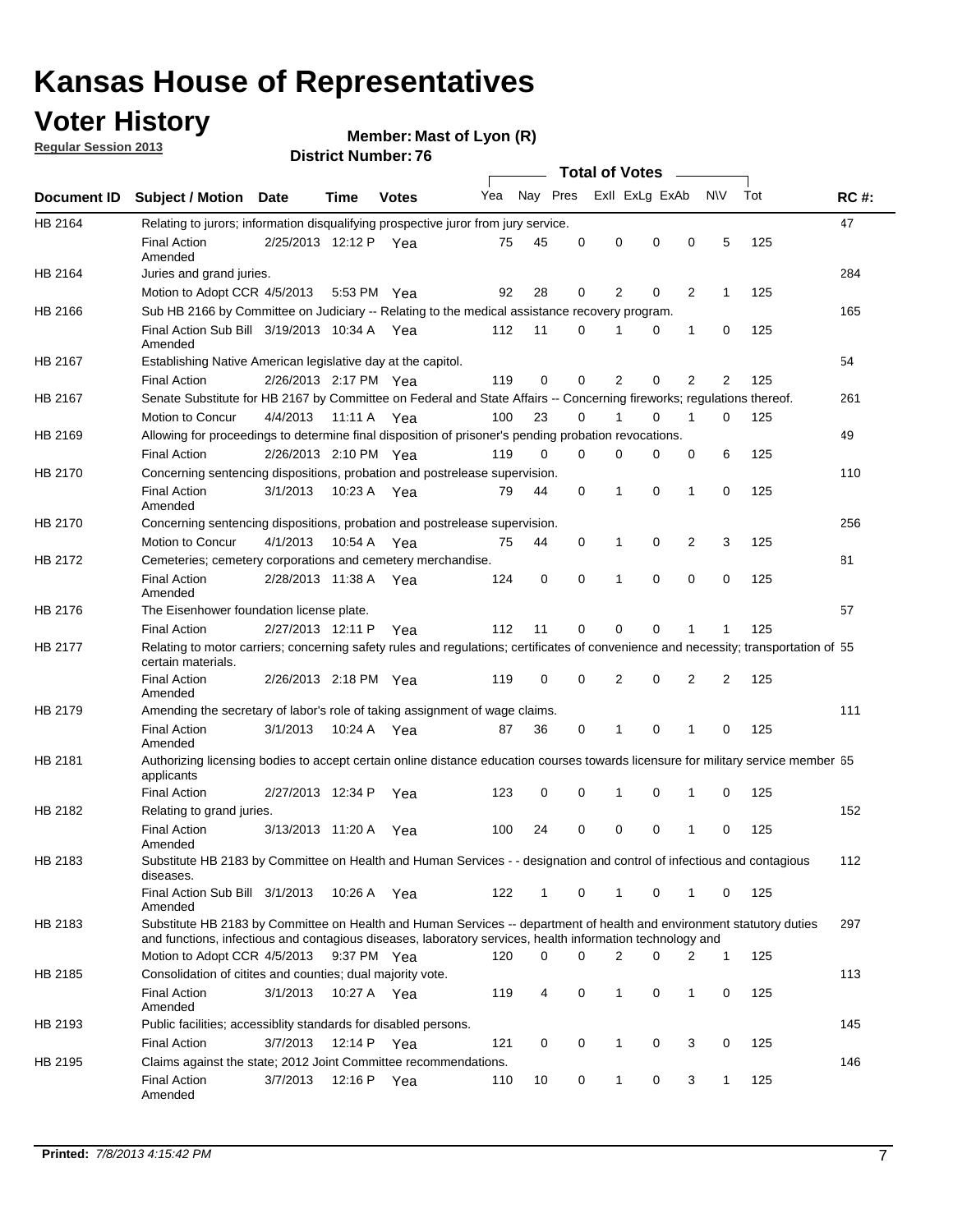### **Voter History**

**Member: Mast of Lyon (R)** 

**Regular Session 2013**

|             |                                                                                                                                                                                                                |                       |             |              |     |              |          | <b>Total of Votes</b> |   | $\sim$         |                |     |             |
|-------------|----------------------------------------------------------------------------------------------------------------------------------------------------------------------------------------------------------------|-----------------------|-------------|--------------|-----|--------------|----------|-----------------------|---|----------------|----------------|-----|-------------|
| Document ID | <b>Subject / Motion Date</b>                                                                                                                                                                                   |                       | Time        | <b>Votes</b> | Yea | Nay Pres     |          | Exll ExLg ExAb        |   |                | <b>NV</b>      | Tot | <b>RC#:</b> |
| HB 2197     | Kansas state high school activities association; membership of board of directors and executive board.                                                                                                         |                       |             |              |     |              |          |                       |   |                |                |     | 249         |
|             | <b>Emergency Final</b><br><b>Action Amend</b>                                                                                                                                                                  | 3/26/2013 8:46 PM Yea |             |              | 69  | 53           | 0        | 1                     | 0 | 2              | 0              | 125 |             |
| HB 2199     | Second amendment protection act.                                                                                                                                                                               |                       |             |              |     |              |          |                       |   |                |                |     | 157         |
|             | <b>Final Action</b><br>Amended                                                                                                                                                                                 | 3/14/2013 11:34 A     |             | Yea          | 94  | 29           | 0        | 0                     | 0 | 2              | 0              | 125 |             |
| HB 2199     | Senate Substitute for HB 2199 by Committee on Federal and State Affairs--Secretary of Administration; successor; diretor of<br>accounts and reports; certain rules and regulations; Kansas liquor control act. |                       |             |              |     |              |          |                       |   |                |                |     | 313         |
|             | Motion to adopt CCR 5/22/2013 2:17 PM Nay                                                                                                                                                                      |                       |             |              | 89  | 23           | 0        | 1                     | 0 | 12             | 0              | 125 |             |
| HB 2200     | Executive chief information technology officer; office of information tehcnology services.                                                                                                                     |                       |             |              |     |              |          |                       |   |                |                |     | 114         |
|             | <b>Final Action</b><br>Amended                                                                                                                                                                                 | 3/1/2013              | 10:28 A Yea |              | 121 | 2            | $\Omega$ | 1                     | 0 | 1              | 0              | 125 |             |
| HB 2201     | Telecommunications; regulation by the state corporation commission and distributions from the Kansas universal service<br>fund.                                                                                |                       |             |              |     |              |          |                       |   |                |                |     | 33          |
|             | <b>Final Action</b><br>Amended                                                                                                                                                                                 | 2/18/2013 11:24 A     |             | Yea          | 118 | 1            | 0        | 2                     | 0 | 4              | 0              | 125 |             |
| HB 2201     | Telecommunications; regulation by the state corporation commission and distributions from the Kansas universal service<br>fund.                                                                                |                       |             |              |     |              |          |                       |   |                |                |     | 278         |
|             | Motion to Adopt CCR 4/5/2013                                                                                                                                                                                   |                       | 12:57 P     | Nay          | 99  | 20           | 0        | 2                     | 0 | 3              | 1              | 125 |             |
| HB 2202     | Providing automatic relief from certain motor carrier restrictions upon the governor's declaration of emergency.                                                                                               |                       |             |              |     |              |          |                       |   |                |                |     | 44          |
|             | <b>Final Action</b><br>Amended                                                                                                                                                                                 | 2/20/2013 12:25 P     |             | Yea          | 122 | 0            | 0        | 0                     | 0 | 0              | 3              | 125 |             |
| HB 2203     | Relating to exercise of religion.                                                                                                                                                                              |                       |             |              |     |              |          |                       |   |                |                |     | 115         |
|             | <b>Final Action</b><br>Amended                                                                                                                                                                                 | 3/1/2013              | 10:31 A     | Yea          | 109 | 14           | 0        | 1                     | 0 | 1              | 0              | 125 |             |
| HB 2203     | Relating to exercise of religion.                                                                                                                                                                              |                       |             |              |     |              |          |                       |   |                |                |     | 200         |
|             | Motion to Concur                                                                                                                                                                                               | 3/25/2013 9:41 AM     |             | Yea          | 109 | 12           | 0        | 2                     | 0 | $\overline{2}$ | 0              | 125 |             |
| HB 2204     | Relating to redemption of real property.                                                                                                                                                                       |                       |             |              |     |              |          |                       |   |                |                |     | 116         |
|             | <b>Final Action</b><br>Amended                                                                                                                                                                                 | 3/1/2013              | 10:32 A Yea |              | 123 | 0            | 0        | 1                     | 0 | $\mathbf{1}$   | 0              | 125 |             |
| HB 2204     | Extending the judicial branch surcharge for two years.                                                                                                                                                         |                       |             |              |     |              |          |                       |   |                |                |     | 308         |
|             | Motion to adopt CCR 5/13/2013 10:38 A                                                                                                                                                                          |                       |             | Yea          | 121 | $\mathbf{1}$ | 0        | 0                     | 0 | 3              | 0              | 125 |             |
| HB 2205     | Adoption hearings; time and waiver of notice.                                                                                                                                                                  |                       |             |              |     |              |          |                       |   |                |                |     | 117         |
|             | <b>Final Action</b><br>Amended                                                                                                                                                                                 | 3/1/2013              | 10:33 A     | Yea          | 123 | 0            | 0        | 1                     | 0 | 1              | 0              | 125 |             |
| HB 2207     | Substitute HB 2207 by Committee on Agriculture and Natural Resources--Amending provisions relating to the regulation and<br>certification of animal feeding facilities.                                        |                       |             |              |     |              |          |                       |   |                |                |     | 56          |
|             | Final Action Sub Bill 2/26/2013 2:20 PM Yea                                                                                                                                                                    |                       |             |              | 119 | 0            | 0        | 2                     | 0 | $\overline{2}$ | $\overline{2}$ | 125 |             |
| HB 2207     | Substitute HB 2207 by Committee on Agriculture and Natural Resources--Amending provisions relating to the regulation and<br>certification of animal feeding facilities.                                        |                       |             |              |     |              |          |                       |   |                |                |     | 257         |
|             | Motion to Concur                                                                                                                                                                                               | 4/1/2013              | 2:23 PM Yea |              | 119 | 0            | 0        |                       | 0 | 3              | 2              | 125 |             |
| HB 2209     | Amendments to the Kansas offender registration act.                                                                                                                                                            |                       |             |              |     |              |          |                       |   |                |                |     | 66          |
|             | <b>Final Action</b><br>Amended                                                                                                                                                                                 | 2/27/2013 12:35 P Yea |             |              | 123 | 0            | 0        | 1                     | 0 | 1              | 0              | 125 |             |
| HB 2210     | Elections; change of party affiliation.                                                                                                                                                                        |                       |             |              |     |              |          |                       |   |                |                |     | 132         |
|             | Emergency Final<br><b>Action Amend</b>                                                                                                                                                                         | 3/1/2013              | 1:02 PM Yea |              | 72  | 49           | 0        | 1                     | 0 | 1              | $\overline{2}$ | 125 |             |
| HB 2212     | Concerning the requirements to receiving a service grant through the veterans claims assistance program.<br><b>Final Action</b>                                                                                | 3/1/2013              | 10:34 A     | Yea          | 123 | 0            | 0        | 1                     | 0 | 1              | 0              | 125 | 118         |
| HB 2213     | Member elections and retirement benefit determinations and one-time payments under KPERS act of 2015.                                                                                                          |                       |             |              |     |              |          |                       |   |                |                |     | 27          |
|             | <b>Final Action</b><br>Amended                                                                                                                                                                                 | 2/15/2013 11:19 A Yea |             |              | 115 | 0            | 0        | 2                     | 2 | 3              | 3              | 125 |             |
| HB 2213     | Member elections and retirement benefit determinations and one-time payments under KPERS act of 2015.                                                                                                          |                       |             |              |     |              |          |                       |   |                |                |     | 311         |
|             | Motion to adopt CCR 5/20/2013 2:11 PM Yea                                                                                                                                                                      |                       |             |              | 104 | 0            | 0        | $\mathbf{1}$          | 0 | 16             | 4              | 125 |             |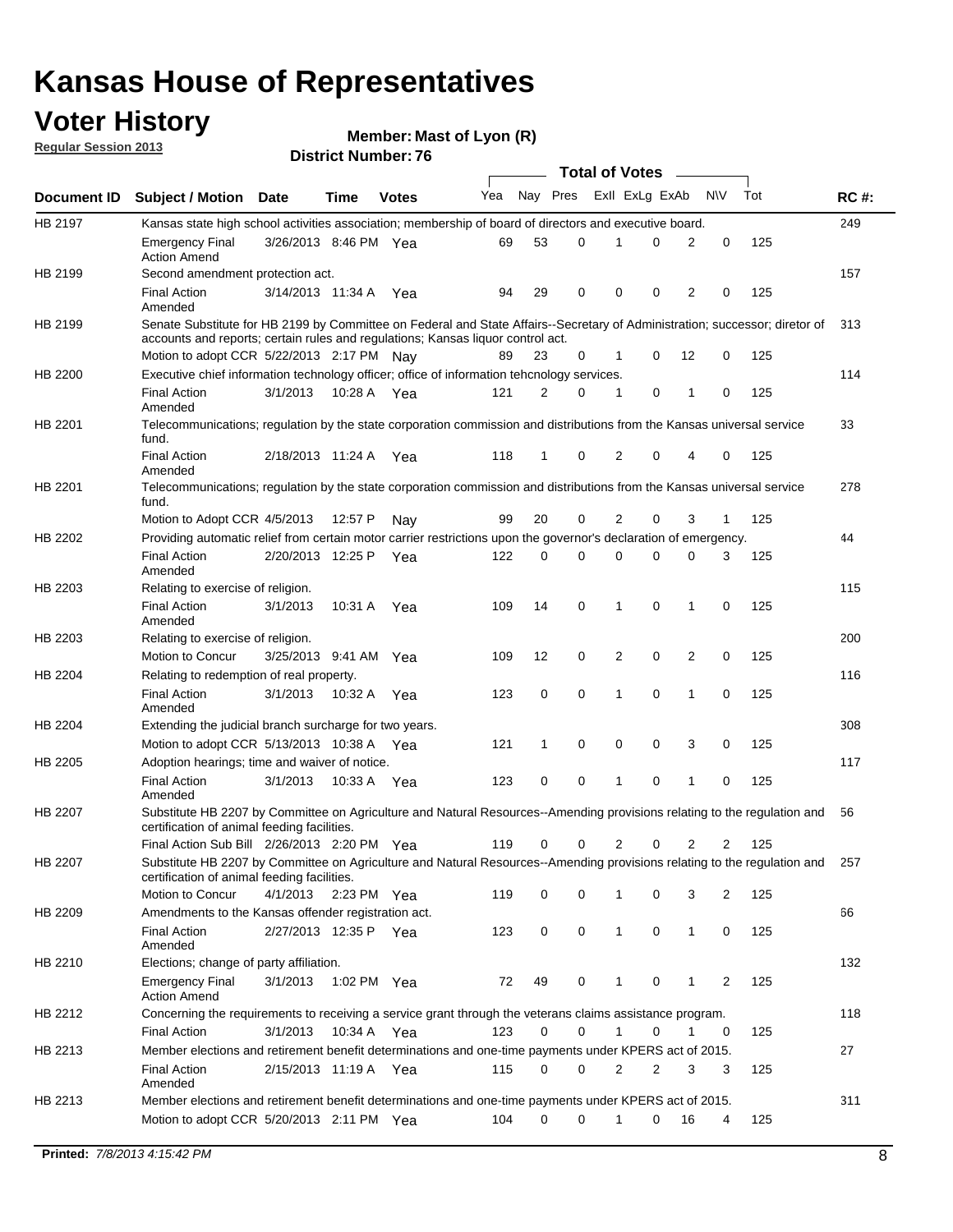### **Voter History**

**Member: Mast of Lyon (R)** 

**Regular Session 2013**

|             |                                                                                                                                                                                                       |                         |               |              |     |          |          | <b>Total of Votes</b> |          | $\frac{1}{1-\frac{1}{2}}\left( \frac{1}{\sqrt{2}}\right) ^{2}+\frac{1}{2}\left( \frac{1}{2}\right) ^{2}+\frac{1}{2}\left( \frac{1}{2}\right) ^{2}+\frac{1}{2}\left( \frac{1}{2}\right) ^{2}+\frac{1}{2}\left( \frac{1}{2}\right) ^{2}+\frac{1}{2}\left( \frac{1}{2}\right) ^{2}+\frac{1}{2}\left( \frac{1}{2}\right) ^{2}+\frac{1}{2}\left( \frac{1}{2}\right) ^{2}+\frac{1}{2}\left( \frac{1}{2}\right) ^{2}+\frac{1}{2}\left( \frac$ |           |     |             |
|-------------|-------------------------------------------------------------------------------------------------------------------------------------------------------------------------------------------------------|-------------------------|---------------|--------------|-----|----------|----------|-----------------------|----------|----------------------------------------------------------------------------------------------------------------------------------------------------------------------------------------------------------------------------------------------------------------------------------------------------------------------------------------------------------------------------------------------------------------------------------------|-----------|-----|-------------|
| Document ID | Subject / Motion Date                                                                                                                                                                                 |                         | <b>Time</b>   | <b>Votes</b> | Yea | Nay Pres |          | Exll ExLg ExAb        |          |                                                                                                                                                                                                                                                                                                                                                                                                                                        | <b>NV</b> | Tot | <b>RC#:</b> |
| HB 2216     | Repealing certain joint committees and amending related statutes; amending the joint committees on special claims against<br>the state.                                                               |                         |               |              |     |          |          |                       |          |                                                                                                                                                                                                                                                                                                                                                                                                                                        |           |     | 119         |
|             | <b>Final Action</b><br>Amended                                                                                                                                                                        | 3/1/2013                | 10:36 A       | Yea          | 91  | 32       | 0        | 1                     | 0        | 1                                                                                                                                                                                                                                                                                                                                                                                                                                      | 0         | 125 |             |
| HB 2216     | Repealing certain joint committees and amending related statutes; amending the joint committees on special claims against<br>the state.                                                               |                         |               |              |     |          |          |                       |          |                                                                                                                                                                                                                                                                                                                                                                                                                                        |           |     | 323         |
|             | Motion to adopt CCR 6/2/2013                                                                                                                                                                          |                         | 12:18 A       | Yea          | 81  | 28       | 0        | 1                     | 0        | 6                                                                                                                                                                                                                                                                                                                                                                                                                                      | 9         | 125 |             |
| HB 2217     | Creating the crime of female genital mutilation and setting the penalty.                                                                                                                              |                         |               |              |     |          |          |                       |          |                                                                                                                                                                                                                                                                                                                                                                                                                                        |           |     | 120         |
|             | <b>Final Action</b><br>Amended                                                                                                                                                                        | 3/1/2013                | 10:37 A Yea   |              | 123 | 0        | 0        | 1                     | 0        | 1                                                                                                                                                                                                                                                                                                                                                                                                                                      | 0         | 125 |             |
| HB 2218     | Driving under the influence of alcohol or drugs; tests; implied consent; administrative hearings.                                                                                                     |                         |               |              |     |          |          |                       |          |                                                                                                                                                                                                                                                                                                                                                                                                                                        |           |     | 82          |
|             | <b>Final Action</b>                                                                                                                                                                                   | 2/28/2013 11:40 A Yea   |               |              | 124 | 0        | $\Omega$ |                       | $\Omega$ | 0                                                                                                                                                                                                                                                                                                                                                                                                                                      | 0         | 125 |             |
| HB 2218     | Driving under the influence of alcohol or drugs; boating under the influence of alcohol or drugs; tests; implied consent;<br>administrative hearings; aggravated battery DUI.                         |                         |               |              |     |          |          |                       | 0        |                                                                                                                                                                                                                                                                                                                                                                                                                                        |           |     | 303         |
|             | Motion to adopt CCR 5/9/2013                                                                                                                                                                          |                         | 11:46 A Yea   |              | 120 | 2        | 0        | 1                     |          | 1                                                                                                                                                                                                                                                                                                                                                                                                                                      | 1         | 125 |             |
| HB 2221     | Enacting the equal access act; school employees; professional employees organization.                                                                                                                 |                         |               |              |     |          |          |                       |          |                                                                                                                                                                                                                                                                                                                                                                                                                                        |           |     | 83          |
|             | <b>Final Action</b>                                                                                                                                                                                   | 2/28/2013 11:42 A Yea   |               |              | 71  | 53       | 0        | 1                     | 0        | 0                                                                                                                                                                                                                                                                                                                                                                                                                                      | 0         | 125 |             |
| HB 2222     | School districts; bullying policies.<br>Emergency Final<br><b>Action Amend</b>                                                                                                                        | 3/1/2013                | 1:13 PM $Yea$ |              | 119 | 1        | 1        | 1                     | 0        | 1                                                                                                                                                                                                                                                                                                                                                                                                                                      | 2         | 125 | 141         |
| HB 2228     | Decreased employer payments to group insurance reserve fund for KPERS plan of death and long-term disability benefits<br>during fiscal years 2014 and 2015.                                           |                         |               |              |     |          |          |                       |          |                                                                                                                                                                                                                                                                                                                                                                                                                                        |           |     | 28          |
|             | <b>Final Action</b><br>Amended                                                                                                                                                                        | 2/15/2013 11:21 A Yea   |               |              | 115 | 0        | 0        | 2                     | 2        | 3                                                                                                                                                                                                                                                                                                                                                                                                                                      | 3         | 125 |             |
| HB 2231     | Substitute HB 2231 by Committee on Appropriations - Appropriations for FY 2014, FY 2015, FY 2016, FY 2017 and FY 2018 177<br>for various state agencies; capital improvement projects.                |                         |               |              |     |          |          |                       |          |                                                                                                                                                                                                                                                                                                                                                                                                                                        |           |     |             |
|             | Final Action Sub Bill 3/20/2013 10:29 A Yea<br>Amended                                                                                                                                                |                         |               |              | 68  | 55       | 0        | 1                     | 0        | 1                                                                                                                                                                                                                                                                                                                                                                                                                                      | 0         | 125 |             |
| HB 2234     | Contracts between the Kansas turnpike authority and the Kansas department of transportation.                                                                                                          |                         |               |              |     |          |          |                       |          |                                                                                                                                                                                                                                                                                                                                                                                                                                        |           |     | 151         |
|             | <b>Final Action</b><br>Amended                                                                                                                                                                        | 3/11/2013 11:16 A       |               | Yea          | 81  | 41       | 0        | 0                     | 1        | 2                                                                                                                                                                                                                                                                                                                                                                                                                                      | 0         | 125 |             |
| HB 2234     | Naming the secretary of transportation as the director of operations of the Kansas turnpike authority; pertaining to certain<br>contracts between the authority and the department of transportation. |                         |               |              |     |          |          |                       |          |                                                                                                                                                                                                                                                                                                                                                                                                                                        |           |     | 299         |
|             | Motion to Adopt CCR 4/5/2013                                                                                                                                                                          |                         | 10:12 P Yea   |              | 76  | 44       | 0        | 2                     | 0        | 2                                                                                                                                                                                                                                                                                                                                                                                                                                      | 1         | 125 |             |
| HB 2244     | Taxation of watercraft.<br><b>Emergency Final</b>                                                                                                                                                     | 3/26/2013 8:49 PM Yea   |               |              | 107 | 15       | 0        | 1                     | 0        | 2                                                                                                                                                                                                                                                                                                                                                                                                                                      | 0         | 125 | 250         |
|             | <b>Action Amend</b>                                                                                                                                                                                   |                         |               |              |     |          |          |                       |          |                                                                                                                                                                                                                                                                                                                                                                                                                                        |           |     |             |
| HB 2249     | City annexation of fire district land; double taxation; refund.<br>Final Action<br>Amended                                                                                                            | 3/1/2013  10:39 A   Nay |               |              | 101 | 22       | 0        | $\mathbf{1}$          | $\Omega$ | $\mathbf{1}$                                                                                                                                                                                                                                                                                                                                                                                                                           | $\Omega$  | 125 | 121         |
| HB 2249     | Certain property issues; fire districts; historic preservation; solid waste.                                                                                                                          |                         |               |              |     |          |          |                       |          |                                                                                                                                                                                                                                                                                                                                                                                                                                        |           |     | 310         |
|             | Motion to Adopt CCR 5/17/2013 10:25 A Yea                                                                                                                                                             |                         |               |              | 92  | 18       | 0        |                       | 0        | 14                                                                                                                                                                                                                                                                                                                                                                                                                                     | 0         | 125 |             |
| HB 2252     | Eliminating the statute of limitations for prosecutions of rape and aggravated criminal sodomy.                                                                                                       |                         |               |              |     |          |          |                       |          |                                                                                                                                                                                                                                                                                                                                                                                                                                        |           |     | 122         |
|             | <b>Final Action</b><br>Amended                                                                                                                                                                        | 3/1/2013                | 10:40 A Yea   |              | 123 | 0        | 0        |                       | 0        | 1                                                                                                                                                                                                                                                                                                                                                                                                                                      | 0         | 125 |             |
| HB 2253     | Abortion; prohibiting funding for abortion services; amending late-term abortion and woman's- right-to-know statutes.                                                                                 |                         |               |              |     |          |          |                       |          |                                                                                                                                                                                                                                                                                                                                                                                                                                        |           |     | 178         |
|             | <b>Final Action</b><br>Amended                                                                                                                                                                        | 3/20/2013 10:31 A Yea   |               |              | 92  | 31       | 0        | 1                     | 0        | 1                                                                                                                                                                                                                                                                                                                                                                                                                                      | 0         | 125 |             |
| HB 2253     | Abortion; prohibiting funding for abortion services; amending late-term abortion and woman's- right-to-know statutes.                                                                                 |                         |               |              |     |          |          |                       |          |                                                                                                                                                                                                                                                                                                                                                                                                                                        |           |     | 301         |
|             | Motion to Adopt CCR 4/5/2013                                                                                                                                                                          |                         | 10:34 P Yea   |              | 90  | 30       | 0        | 2                     | 0        | 2                                                                                                                                                                                                                                                                                                                                                                                                                                      | 1         | 125 |             |
| HB 2255     | Economic development; investments in telecommunications machinery and equipment.                                                                                                                      |                         |               |              |     |          |          |                       |          |                                                                                                                                                                                                                                                                                                                                                                                                                                        |           |     | 142         |
|             | EFA Sub Bill<br>Amended                                                                                                                                                                               | 3/1/2013                |               | 1:15 PM Yea  | 116 | 5        | 0        | $\mathbf{1}$          | 0        | 1                                                                                                                                                                                                                                                                                                                                                                                                                                      | 2         | 125 |             |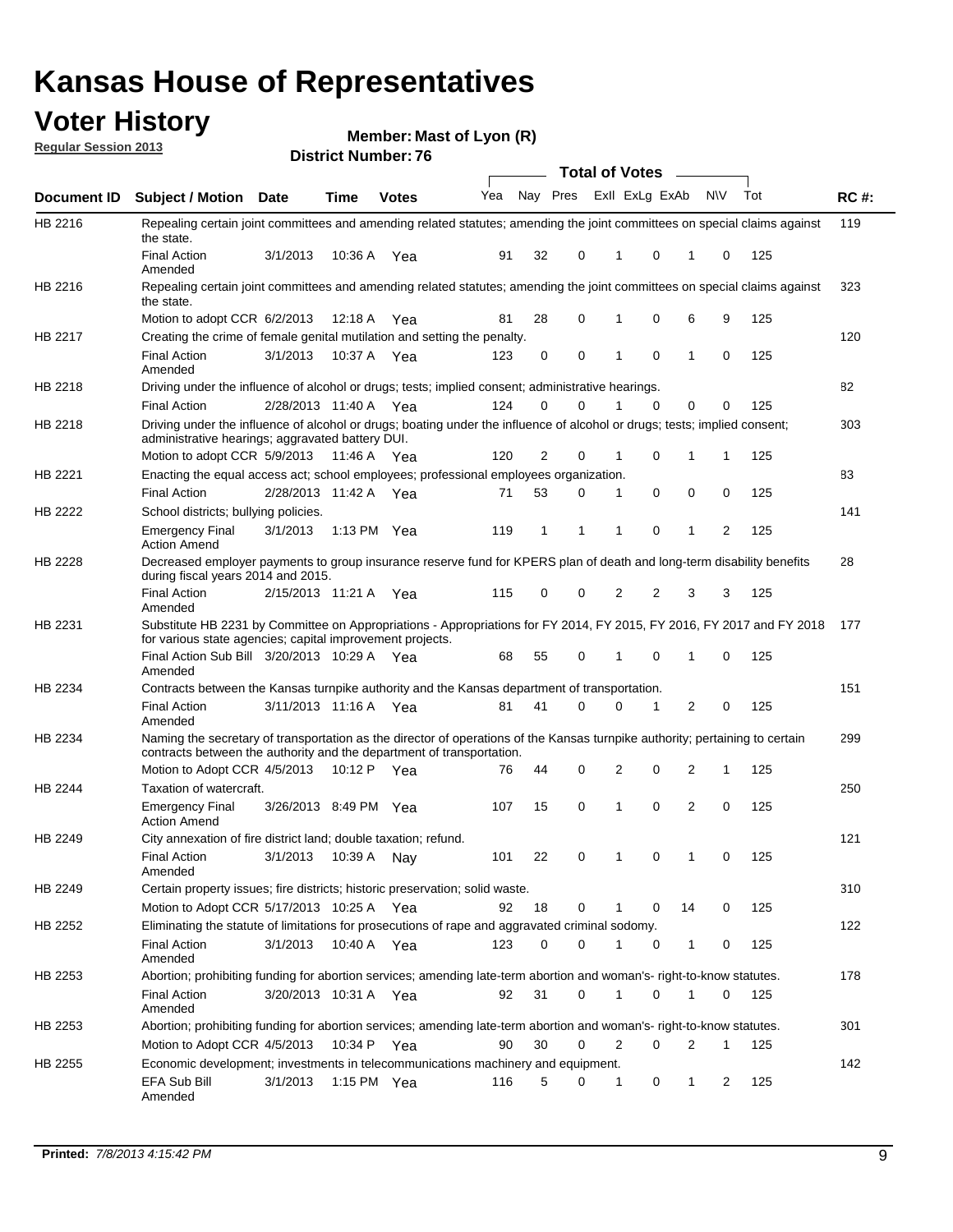### **Voter History**

**Member: Mast of Lyon (R)** 

**Regular Session 2013**

|                    |                                                                                                                                                                                       |                       |             | ט ז הסעוווטנו ועוווסו |     |          |             | <b>Total of Votes</b> |              | $\sim$       |                |     |             |
|--------------------|---------------------------------------------------------------------------------------------------------------------------------------------------------------------------------------|-----------------------|-------------|-----------------------|-----|----------|-------------|-----------------------|--------------|--------------|----------------|-----|-------------|
| <b>Document ID</b> | <b>Subject / Motion Date</b>                                                                                                                                                          |                       | <b>Time</b> | <b>Votes</b>          | Yea | Nay Pres |             | Exll ExLg ExAb        |              |              | <b>NV</b>      | Tot | <b>RC#:</b> |
| HB 2259            | Domestic relations; relating to dissolution of marriage;                                                                                                                              |                       |             |                       |     |          |             |                       |              |              |                |     | 58          |
|                    | <b>Final Action</b>                                                                                                                                                                   | 2/27/2013 12:12 P     |             | Yea                   | 123 | 0        | 0           | 1                     | 0            | 1            | 0              | 125 |             |
| HB 2261            | Authorizing the expenditure of unencumbered balances held by school district; removing the cap for contingency reserve<br>fund.                                                       |                       |             |                       |     |          |             |                       |              |              |                |     | 48          |
|                    | <b>Final Action</b><br>Amended                                                                                                                                                        | 2/25/2013 12:13 P     |             | Yea                   | 120 | 0        | 0           | 0                     | 0            | 0            | 5              | 125 |             |
| HB 2261            | School districts; expenditure of unencumbered bala ces; removing the cap for contingency reserve fund; establishing celebrate 305<br>freedom week; bullying policies. ies.            |                       |             |                       |     |          |             |                       |              |              |                |     |             |
|                    | Motion to adopt CCR 5/9/2013 2:25 PM Yea                                                                                                                                              |                       |             |                       | 119 | 1        | 0           | 1                     | 0            | 4            | 0              | 125 |             |
| HB 2262            | Substitute HB 2262 by Committee on Appropriations - Amending the percentage amount that is deposited into the oil and gas 210<br>valuation depletion trust fund from 12.41% to 8.25%. |                       |             |                       |     |          |             |                       |              |              |                |     |             |
|                    | Final Action Sub Bill 3/26/2013 9:58 AM Yea                                                                                                                                           |                       |             |                       | 96  | 23       | 0           |                       | 0            | 5            | 0              | 125 |             |
| HB 2267            | Income tax, credits, high performance incentive program; subtraction modifications, certain expenses related to living dinor<br>organ donations.                                      |                       |             |                       |     |          |             |                       |              |              |                |     | 252         |
|                    | <b>Emergency Final</b><br><b>Action Amend</b>                                                                                                                                         | 3/26/2013 8:52 PM Yea |             |                       | 106 | 16       | 0           | 1                     | 0            | 2            | 0              | 125 |             |
| HB 2269            | John Bower memorial highway.                                                                                                                                                          |                       |             |                       |     |          |             |                       |              |              |                |     | 84          |
|                    | <b>Final Action</b><br>Amended                                                                                                                                                        | 2/28/2013 11:44 A Yea |             |                       | 114 | 10       | 0           | 1                     | 0            | 0            | 0              | 125 |             |
| <b>HB 2272</b>     | Exempting IRB-purchased property from property taxatin without state ownerhsip requirement.                                                                                           |                       |             |                       |     |          |             |                       |              |              |                |     | 123         |
|                    | <b>Final Action</b>                                                                                                                                                                   | 3/1/2013              | 10:41 A     | Yea                   | 123 | 0        | 0           | 1                     | 0            | $\mathbf{1}$ | 0              | 125 |             |
| HB 2278            | Creating a penalty enhancement for the theft or burglary of a firearm.                                                                                                                |                       |             |                       |     |          |             |                       |              |              |                |     | 135         |
|                    | <b>Emergency Final</b><br><b>Action Amend</b>                                                                                                                                         | 3/1/2013              | 1:06 PM Yea |                       | 117 | 4        | $\mathbf 0$ | 1                     | $\Omega$     | 1            | $\overline{2}$ | 125 |             |
| HB 2280            | School districts; establishing celebrate freedom week and related curriculum.                                                                                                         |                       |             |                       |     |          |             |                       |              |              |                |     | 140         |
|                    | <b>Emergency Final</b><br><b>Action Amend</b>                                                                                                                                         | 3/1/2013              | 1:12 PM Yea |                       | 95  | 25       | 1           | 1                     | 0            | 1            | 2              | 125 |             |
| HB 2294            | Kansas uniform securities act.                                                                                                                                                        |                       |             |                       |     |          |             |                       |              |              |                |     | 124         |
|                    | <b>Final Action</b>                                                                                                                                                                   | 3/1/2013              | 10:42 A     | Yea                   | 123 | 0        | 0           | 1                     | 0            | 1            | 0              | 125 |             |
| HB 2296            | Campaign finance; permitted uses of campaign funds.                                                                                                                                   |                       |             |                       |     |          |             |                       |              |              |                |     | 148         |
|                    | <b>Final Action</b>                                                                                                                                                                   | 3/8/2013              | 11:12 A Yea |                       | 120 | 1        | 0           | 0                     | $\mathbf{1}$ | 2            | $\mathbf{1}$   | 125 |             |
| HB 2298            | Amending the crimes of interference with law enforcement and giving a false alarm.                                                                                                    |                       |             |                       |     |          |             |                       |              |              |                |     | 136         |
|                    | <b>Emergency Final</b><br>Action                                                                                                                                                      | 3/1/2013              | 1:07 PM Yea |                       | 121 | 0        | 0           | 1                     | 0            | 1            | 2              | 125 |             |
| HB 2302            | Relating to drug screening, criminal history record check and fingerprinting of certain persons and employees.                                                                        |                       |             |                       |     |          |             |                       |              |              |                |     | 85          |
|                    | <b>Final Action</b><br>Amended                                                                                                                                                        | 2/28/2013 11:45 A     |             | Yea                   | 124 | 0        | $\Omega$    | 1                     | 0            | 0            | 0              | 125 |             |
| HB 2303            | Relating to drivier's license fees; driving under the influence equipment fund.                                                                                                       |                       |             |                       |     |          |             |                       |              |              |                |     | 125         |
|                    | <b>Final Action</b><br>Amended                                                                                                                                                        | 3/1/2013              | 10:44 A     | Yea                   | 113 | 10       | 0           | 1                     | 0            | 1            | 0              | 125 |             |
| HB 2305            | Kansas storage tank act and containment of underground storage tanks.                                                                                                                 |                       |             |                       |     |          |             |                       |              |              |                |     | 126         |
|                    | Final Action                                                                                                                                                                          | 3/1/2013              | 10:45 A     | Yea                   | 123 | 0        | 0           | 1                     | 0            | 1            | 0              | 125 |             |
| HB 2305            | Kansas storage tank act and containment of underground storage tanks.                                                                                                                 |                       |             |                       |     |          |             |                       |              |              |                |     | 197         |
|                    | Motion to Concur                                                                                                                                                                      | 3/22/2013 11:36 A     |             | Yea                   | 119 | 0        | 0           | $\overline{c}$        | 0            | 3            | $\mathbf{1}$   | 125 |             |
| HB 2311            | Increasing delinquent registration fees.                                                                                                                                              |                       |             |                       |     |          |             |                       |              |              |                |     | 127         |
|                    | <b>Final Action</b>                                                                                                                                                                   | 3/1/2013              | 10:50 A     | Yea                   | 24  | 99       | 0           | 1                     | 0            | $\mathbf{1}$ | 0              | 125 |             |
| HB 2312            | Kansas uninsurable health insurance plan; increase in life time limit.                                                                                                                |                       |             |                       |     |          |             |                       |              |              |                |     | 95          |
|                    | <b>Final Action</b>                                                                                                                                                                   | 3/1/2013              | 9:53 AM Yea |                       | 123 | 0        | 0           |                       | 0            | 1            | 0              | 125 |             |
| HB 2318            | Authorizing use of motorcycle headlamp modulation systems and side lamps.                                                                                                             |                       |             |                       |     |          |             |                       |              |              |                |     | 128         |
|                    | <b>Final Action</b><br>Amended                                                                                                                                                        | 3/1/2013              | 10:52 A     | Yea                   | 123 | 0        | 0           | 1                     | 0            | 1            | 0              | 125 |             |
| HB 2318            | Authorizing use of motorcycle headlamp modulation systems and side lamps.                                                                                                             |                       |             |                       |     |          |             |                       |              |              |                |     | 201         |
|                    | Motion to Concur                                                                                                                                                                      | 3/25/2013 9:44 AM Yea |             |                       | 121 | 0        | 0           | 2                     | 0            | 2            | 0              | 125 |             |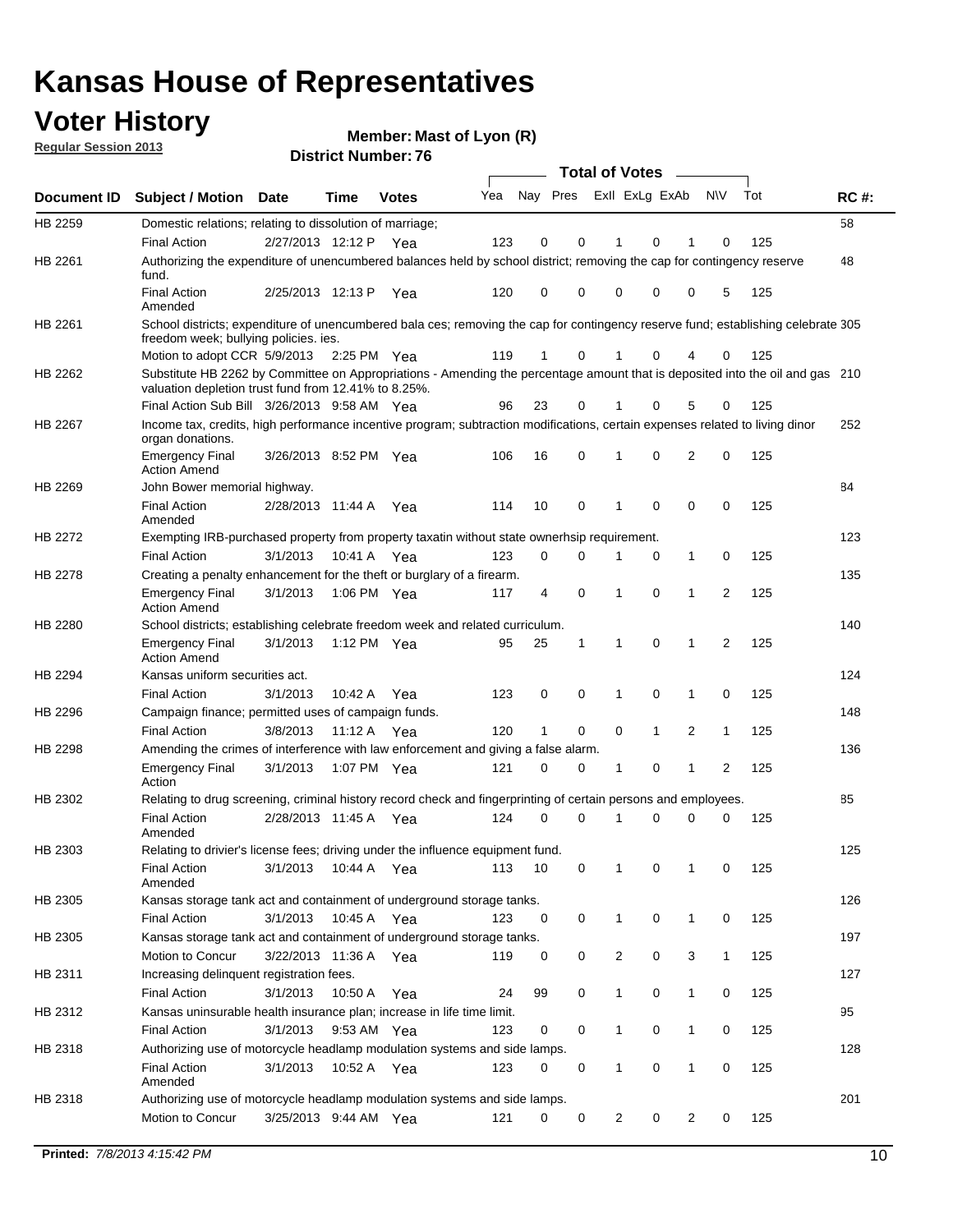### **Voter History**

**Member: Mast of Lyon (R)** 

**Regular Session 2013**

#### **District Number: 76**

|             |                                                                                                                                                                                             |                       |             |              |     |          |   | <b>Total of Votes</b> |   |                |           |     |             |
|-------------|---------------------------------------------------------------------------------------------------------------------------------------------------------------------------------------------|-----------------------|-------------|--------------|-----|----------|---|-----------------------|---|----------------|-----------|-----|-------------|
| Document ID | <b>Subject / Motion</b>                                                                                                                                                                     | <b>Date</b>           | Time        | <b>Votes</b> | Yea | Nay Pres |   | Exll ExLg ExAb        |   |                | <b>NV</b> | Tot | <b>RC#:</b> |
| HB 2319     | Creating the coalition of innovative districts act.                                                                                                                                         |                       |             |              |     |          |   |                       |   |                |           |     | 149         |
|             | <b>Final Action</b><br>Amended                                                                                                                                                              | 3/8/2013              | 11:17 A Yea |              | 74  | 47       | 0 | 0                     | 1 | 3              | 0         | 125 |             |
| HB 2319     | Creating the coalition of innovative districts act.                                                                                                                                         |                       |             |              |     |          |   |                       |   |                |           |     | 279         |
|             | Motion to Adopt CCR 4/5/2013                                                                                                                                                                |                       | 1:03 PM Yea |              | 71  | 47       | 0 | 2                     | 0 | 3              | 2         | 125 |             |
| HB 2322     | Relating to the division of health of the department of health and environment.                                                                                                             |                       |             |              |     |          |   |                       |   |                |           |     | 86          |
|             | <b>Final Action</b><br>Amended                                                                                                                                                              | 2/28/2013 11:46 A Yea |             |              | 118 | 6        | 0 | 1                     | 0 | 0              | 0         | 125 |             |
| HB 2326     | VoIP and IP enabled services.                                                                                                                                                               |                       |             |              |     |          |   |                       |   |                |           |     | 129         |
|             | <b>Final Action</b><br>Amended                                                                                                                                                              | 3/1/2013              | 10:53 A     | Yea          | 123 | 0        | 0 | 1                     | 0 | 1              | 0         | 125 |             |
| HB 2338     | Courts; docket fees.                                                                                                                                                                        |                       |             |              |     |          |   |                       |   |                |           |     | 211         |
|             | <b>Final Action</b><br>Amended                                                                                                                                                              | 3/26/2013 10:00 A     |             | Yea          | 67  | 52       | 0 | 1                     | 0 | 5              | 0         | 125 |             |
| HB 2339     | Allowing insurers to return premiums to a policyholder separate from the notice of an adverse underwriting decision.                                                                        |                       |             |              |     |          |   |                       |   |                |           |     | 67          |
|             | <b>Final Action</b>                                                                                                                                                                         | 2/28/2013 11:16 A Yea |             |              | 124 | 0        | 0 |                       | 0 | 0              | 0         | 125 |             |
| HB 2339     | Combining life insurance with certain additional health related riders, insurance agents-lines of insurance, health insurance for 287<br>certain firefighters and law enforcement officers. |                       |             |              |     |          |   |                       |   |                |           |     |             |
|             | Motion to Adopt CCR 4/5/2013 7:15 PM Yea                                                                                                                                                    |                       |             |              | 116 | 4        | 0 | 2                     | 0 | 2              | 1         | 125 |             |
| HB 2343     | Relating to the secretary of health and environment; office of laboratory services.                                                                                                         |                       |             |              |     |          |   |                       |   |                |           |     | 130         |
|             | <b>Final Action</b>                                                                                                                                                                         | 3/1/2013              | 10:54 A Yea |              | 89  | 34       | 0 | 1                     | 0 | 1              | 0         | 125 |             |
| HB 2349     | School districts; audit by legislative post audit committee.                                                                                                                                |                       |             |              |     |          |   |                       |   |                |           |     | 87          |
|             | <b>Final Action</b><br>Amended                                                                                                                                                              | 2/28/2013 11:48 A Yea |             |              | 120 | 4        | 0 | 1                     | 0 | 0              | 0         | 125 |             |
| HB 2349     | School districts; audit by legislative post audit committee.                                                                                                                                |                       |             |              |     |          |   |                       |   |                |           |     | 291         |
|             | Motion to Concur                                                                                                                                                                            | 4/5/2013              | 7:55 PM Yea |              | 118 | 2        | 0 | 2                     | 0 | $\overline{2}$ | 1         | 125 |             |
| HB 2352     | Maximum benefits increased for certain members of the Kansas police and firemen's retirement system.                                                                                        |                       |             |              |     |          |   |                       |   |                |           |     | 88          |
|             | <b>Final Action</b>                                                                                                                                                                         | 2/28/2013 11:49 A     |             | Yea          | 124 | 0        | 0 | 1                     | 0 | 0              | 0         | 125 |             |
| HB 2353     | Adding certain controlled substances as schedule I drugs.                                                                                                                                   |                       |             |              |     |          |   |                       |   |                |           |     | 138         |
|             | <b>Emergency Final</b><br>Action                                                                                                                                                            | 3/1/2013              |             | 1:09 PM Yea  | 121 | 0        | 0 | 1                     | 0 | 1              | 2         | 125 |             |
| HB 2357     | 242nd engineer company ae" KS army national guard ae" membrial highway.                                                                                                                     |                       |             |              |     |          |   |                       |   |                |           |     | 96          |
|             | <b>Final Action</b>                                                                                                                                                                         | 3/1/2013              | 9:54 AM Yea |              | 123 | 0        | 0 | 1                     | 0 | 1              | 0         | 125 |             |
| HB 2357     | 242nd engineer company-KS army national guard- highway.                                                                                                                                     |                       |             |              |     |          |   |                       |   |                |           |     | 202         |
|             | Motion to Concur                                                                                                                                                                            | 3/25/2013 9:47 AM Yea |             |              | 121 | 0        | 0 | 2                     | 0 | 2              | 0         | 125 |             |
| HB 2363     | Exempting certain aggregate mining operations from department of health and environment regulations.                                                                                        |                       |             |              |     |          |   |                       |   |                |           |     | 131         |
|             | <b>Final Action</b><br>Amended                                                                                                                                                              | 3/1/2013              | 10:56 A     | Yea          | 123 | 0        | 0 | 1                     | 0 | 1              | 0         | 125 |             |
| HB 2363     | Water; wastewater regulations for sand and gravel; streams, dams and water obstructions.                                                                                                    |                       |             |              |     |          |   |                       |   |                |           |     | 280         |
|             | Motion to Adopt CCR 4/5/2013                                                                                                                                                                |                       | 1:10 PM Yea |              | 119 | 0        | 0 | 2                     | 0 | 3              | 1         | 125 |             |
| HB 2368     | Relating to the governor's mental health services planning council.                                                                                                                         |                       |             |              |     |          |   |                       |   |                |           |     | 137         |
|             | <b>Emergency Final</b><br><b>Action Amend</b>                                                                                                                                               | 3/1/2013              |             | 1:08 PM Yea  | 121 | 0        | 0 | $\mathbf{1}$          | 0 | 1              | 2         | 125 |             |
| HB 2377     | Relating to court fees and costs; judicial branch surcharge fund.                                                                                                                           |                       |             |              |     |          |   |                       |   |                |           |     | 212         |
|             | <b>Final Action</b>                                                                                                                                                                         | 3/26/2013 10:01 A Yea |             |              | 118 | 1        | 0 |                       | 0 | 5              | 0         | 125 |             |
| HB 2378     | Sales tax exemption for sales of certain machinery and equipment used for surface mining activities.                                                                                        |                       |             |              |     |          |   |                       |   |                |           |     | 251         |
|             | <b>Emergency Final</b><br><b>Action Amend</b>                                                                                                                                               | 3/26/2013 8:51 PM Nay |             |              | 104 | 18       | 0 |                       | 0 | 2              | 0         | 125 |             |
| HB 2381     | Election campaign finance; removing certain limitations to contributions made during legislative sessions.                                                                                  |                       |             |              |     |          |   |                       |   |                |           |     | 198         |
|             | <b>Final Action</b><br>Amended                                                                                                                                                              | 3/25/2013 9:30 AM Yea |             |              | 100 | 21       | 0 | $\overline{2}$        | 0 | 2              | 0         | 125 |             |
| HB 2387     | Clarifying that felony murder is not a lesser included offense of capital murder.<br><b>Final Action</b>                                                                                    | 3/26/2013 10:02 A Yea |             |              | 117 | 2        | 0 | $\mathbf{1}$          | 0 | 5              | 0         | 125 | 213         |
|             |                                                                                                                                                                                             |                       |             |              |     |          |   |                       |   |                |           |     |             |

**Printed:** *7/8/2013 4:15:42 PM* 11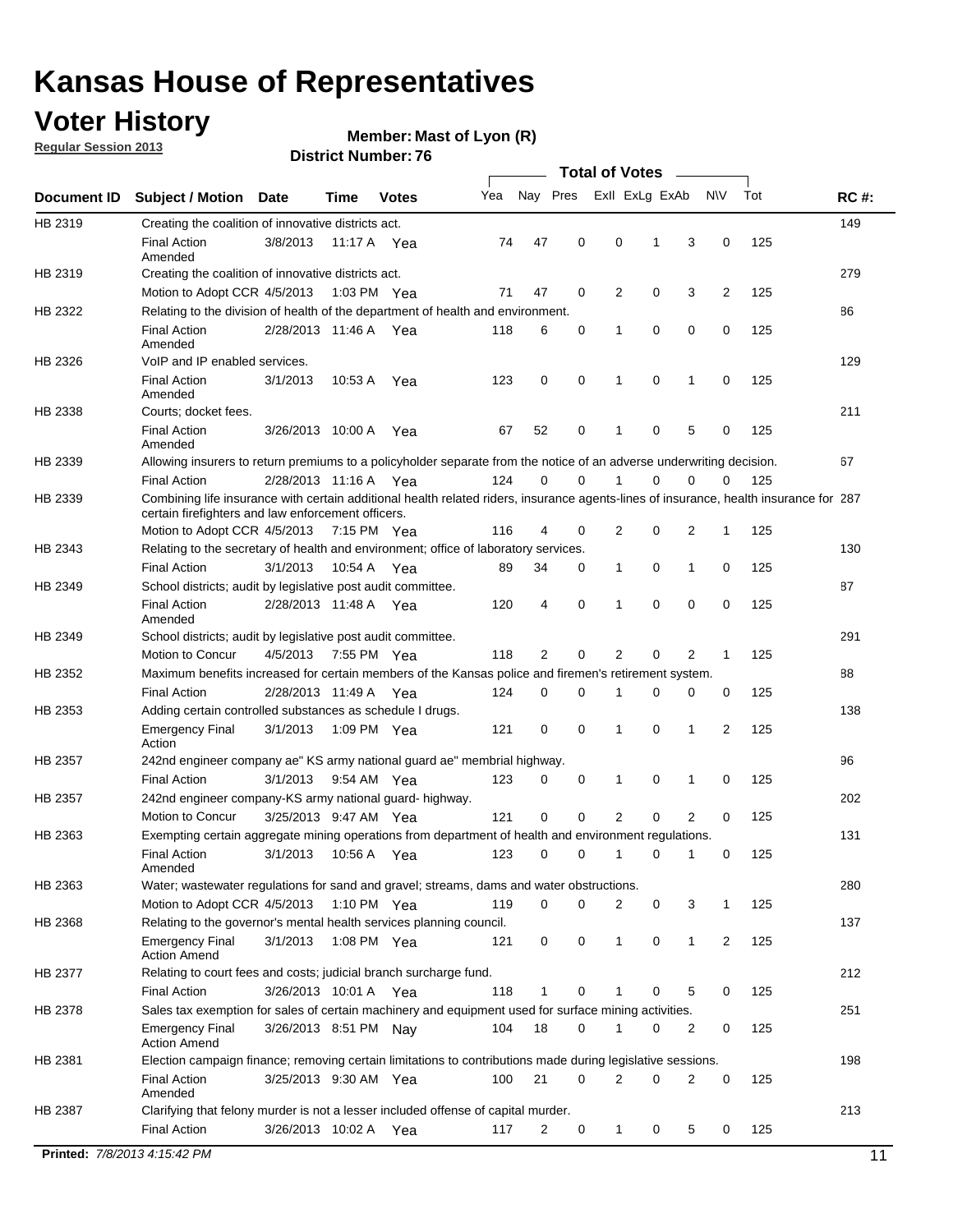### **Voter History**

**Member: Mast of Lyon (R)** 

**Regular Session 2013**

|                       |                                                                                                                                                                                                                                                  |                       | <b>Total of Votes</b><br>$\sim$ |              |     |    |          |   |                         |                |           |     |             |
|-----------------------|--------------------------------------------------------------------------------------------------------------------------------------------------------------------------------------------------------------------------------------------------|-----------------------|---------------------------------|--------------|-----|----|----------|---|-------------------------|----------------|-----------|-----|-------------|
| Document ID           | <b>Subject / Motion Date</b>                                                                                                                                                                                                                     |                       | Time                            | <b>Votes</b> | Yea |    |          |   | Nay Pres Exll ExLg ExAb |                | <b>NV</b> | Tot | <b>RC#:</b> |
| HB 2389               | Capital murder; notice of intent to seek the death penalty.                                                                                                                                                                                      |                       |                                 |              |     |    |          |   |                         |                |           |     | 214         |
|                       | <b>Final Action</b>                                                                                                                                                                                                                              | 3/26/2013 10:03 A     |                                 | Yea          | 118 | 1  | 0        |   | 0<br>1                  | 5              | 0         | 125 |             |
| HB 2391               | School finance; amount of tax levy authorized to finance ancillary school facilities.                                                                                                                                                            |                       |                                 |              |     |    |          |   |                         |                |           |     | 237         |
|                       | <b>Emergency Final</b><br><b>Action Amend</b>                                                                                                                                                                                                    | 3/26/2013 8:30 PM Yea |                                 |              | 64  | 57 | $\Omega$ |   | 0<br>1                  | $\overline{2}$ | 1         | 125 |             |
| HB 2391               | Senate Substitute for HB 2391 by Committee on Ways and Means - Creating the joint committee on uniform educational<br>standards oversight.                                                                                                       |                       |                                 |              |     |    |          |   |                         |                |           |     | 321         |
|                       | Sub Motion to Concur 6/1/2013                                                                                                                                                                                                                    |                       | 10:06 P                         | Yea          | 55  | 58 | 0        |   | $\Omega$<br>0           | 6              | 6         | 125 |             |
| HB 2396               | Allowing the secretary of administration to identify state owned real property as surplus property and establishing an appeals 253<br>process of such identification; also amending procedures for the disposition of state surplus real estate. |                       |                                 |              |     |    |          |   |                         |                |           |     |             |
|                       | <b>Emergency Final</b><br><b>Action Amend</b>                                                                                                                                                                                                    | 3/26/2013 8:53 PM Yea |                                 |              | 122 | 0  | $\Omega$ |   | $\Omega$                | 2              | 0         | 125 |             |
| HB 2403               | Issuing \$1,500,000,000 of pension obligation bonds to finance a portion of the unfunded actuarial liability of KPERS.                                                                                                                           |                       |                                 |              |     |    |          |   |                         |                |           |     | 236         |
|                       | <b>Final Action</b><br>Amended                                                                                                                                                                                                                   | 3/26/2013 8:29 PM Yea |                                 |              | 73  | 49 | 0        | 1 | 0                       | 2              | 0         | 125 |             |
| <b>HCR 5014</b>       | Urging approval of the Presidential Permit application allowing the construction and operation of the TransCanada Keystone<br>XL Pipeline.                                                                                                       |                       |                                 |              |     |    |          |   |                         |                |           |     | 215         |
|                       | <b>Final Action</b>                                                                                                                                                                                                                              | 3/26/2013 10:05 A     |                                 | Yea          | 108 | 11 | 0        |   | 0<br>1                  | 5              | 0         | 125 |             |
| HR 6004               | Rules of House of Representatives, permanent rules of the 2013-2014 biennium.                                                                                                                                                                    |                       |                                 |              |     |    |          |   |                         |                |           |     | 4           |
|                       | <b>Final Action</b><br>Amended                                                                                                                                                                                                                   | 1/28/2013 11:09 A Yea |                                 |              | 82  | 40 | $\Omega$ |   | $\Omega$<br>0           | 3              | $\Omega$  | 125 |             |
| SB <sub>1</sub>       | Legislative Post Audit; periodic audits of the State treasurer and the pooled money investment board.                                                                                                                                            |                       |                                 |              |     |    |          |   |                         |                |           |     | 216         |
|                       | <b>Final Action</b><br>Amended                                                                                                                                                                                                                   | 3/26/2013 10:06 A     |                                 | Yea          | 118 | 1  | 0        |   | 0<br>1                  | 5              | 0         | 125 |             |
| SB 16                 | Kansas racketeer influenced and corrupt organization act, criminal street gangs.                                                                                                                                                                 |                       |                                 |              |     |    |          |   |                         |                |           |     | 217         |
|                       | <b>Final Action</b><br>Amended                                                                                                                                                                                                                   | 3/26/2013 10:12 A     |                                 | Nav          | 74  | 45 | 0        |   | 0<br>1                  | 5              | 0         | 125 |             |
| SB 20                 | Civil procedure; temporary restraining orders and poverty affidavits.                                                                                                                                                                            |                       |                                 |              |     |    |          |   |                         |                |           |     | 190         |
|                       | <b>Final Action</b><br>Amended                                                                                                                                                                                                                   | 3/22/2013 11:15 A Yea |                                 |              | 119 | 0  | 0        |   | $\overline{2}$<br>0     | 3              | 1         | 125 |             |
| <b>SB 20</b>          | Civil procedure; temporary restraining orders and poverty affidavits.                                                                                                                                                                            |                       |                                 |              |     |    |          |   |                         |                |           |     | 304         |
|                       | 125<br>Motion to adopt CCR 5/9/2013<br>2:21 PM Yea<br>119<br>1<br>0<br>0<br>4<br>0                                                                                                                                                               |                       |                                 |              |     |    |          |   |                         |                |           |     |             |
| SB 21                 | Firearms; criminal possession of a firearm; expungement; personal and family protection act.                                                                                                                                                     |                       |                                 |              |     |    |          |   |                         |                |           |     | 255         |
|                       | <b>Emergency Final</b><br>Action                                                                                                                                                                                                                 | 3/26/2013 8:56 PM Yea |                                 |              | 119 | 3  | $\Omega$ |   | 0<br>1                  | $\overline{2}$ | 0         | 125 |             |
| SB 23                 | Continuation of statewide tax levy for public schools.                                                                                                                                                                                           |                       |                                 |              |     |    |          |   |                         |                |           |     | 243         |
|                       | <b>Emergency Final</b><br><b>Action Amend</b>                                                                                                                                                                                                    | 3/26/2013 8:38 PM Yea |                                 |              | 122 | 0  | 0        |   | 0<br>1                  | 2              | 0         | 125 |             |
| SB 23<br><b>SB 24</b> | School districts; sttewide tax levy for public schools; school finance amendments.                                                                                                                                                               |                       |                                 |              |     |    |          |   |                         |                |           |     | 296         |
|                       | Motion to Adopt CCR 4/5/2013                                                                                                                                                                                                                     |                       |                                 | 9:32 PM Yea  | 119 | 1  | 0        |   | 2<br>0                  | 2              | 1         | 125 |             |
|                       | Insurance - Risk-based capital requirements for property, casualty and life insurance companies.                                                                                                                                                 |                       |                                 |              |     |    |          |   |                         |                |           |     | 204         |
|                       | <b>Final Action</b>                                                                                                                                                                                                                              | 3/26/2013 9:50 AM Yea |                                 |              | 119 | 0  | 0        |   | 0<br>1                  | 5              | 0         | 125 |             |
| <b>SB 25</b>          | Insurance-Risk-based capital requirements for health organizations.                                                                                                                                                                              |                       |                                 |              |     |    |          |   |                         |                |           |     | 205         |
|                       | <b>Final Action</b>                                                                                                                                                                                                                              | 3/26/2013 9:51 AM Yea |                                 |              | 119 | 0  | 0        |   | 0<br>1                  | 5              | 0         | 125 |             |
| <b>SB 27</b>          | Eligibility of students under the military service scholarship program act.                                                                                                                                                                      |                       |                                 |              |     |    |          |   |                         |                |           |     | 166         |
|                       | <b>Final Action</b><br>Amended                                                                                                                                                                                                                   | 3/19/2013 10:35 A Yea |                                 |              | 123 | 0  | 0        |   | 0<br>1                  | 1              | 0         | 125 |             |
| SB 28                 | Authorizing the division of emergency management within the adjutant general's department to accept certain real property.                                                                                                                       |                       |                                 |              |     |    |          |   |                         |                |           |     | 184         |
|                       | <b>Final Action</b>                                                                                                                                                                                                                              | 3/21/2013 11:22 A Yea |                                 |              | 121 | 0  | 0        |   | 0<br>$\mathbf{1}$       | 3              | 0         | 125 |             |
| SB 37                 | Kansas home inspectors professional competence and financial responsibility act.                                                                                                                                                                 |                       |                                 |              |     |    |          |   |                         |                |           |     | 218         |
|                       | <b>Final Action</b>                                                                                                                                                                                                                              | 3/26/2013 10:14 A     |                                 | Nav          | 102 | 17 | 0        |   | 0<br>1                  | 5              | 0         | 125 |             |
| SB 51                 | Health insurance coverage for bankers association.                                                                                                                                                                                               |                       |                                 |              |     |    |          |   |                         |                |           |     | 189         |
|                       | <b>Final Action</b>                                                                                                                                                                                                                              | 3/22/2013 11:14 A Yea |                                 |              | 119 | 0  | 0        |   | 2<br>0                  | 3              | 1         | 125 |             |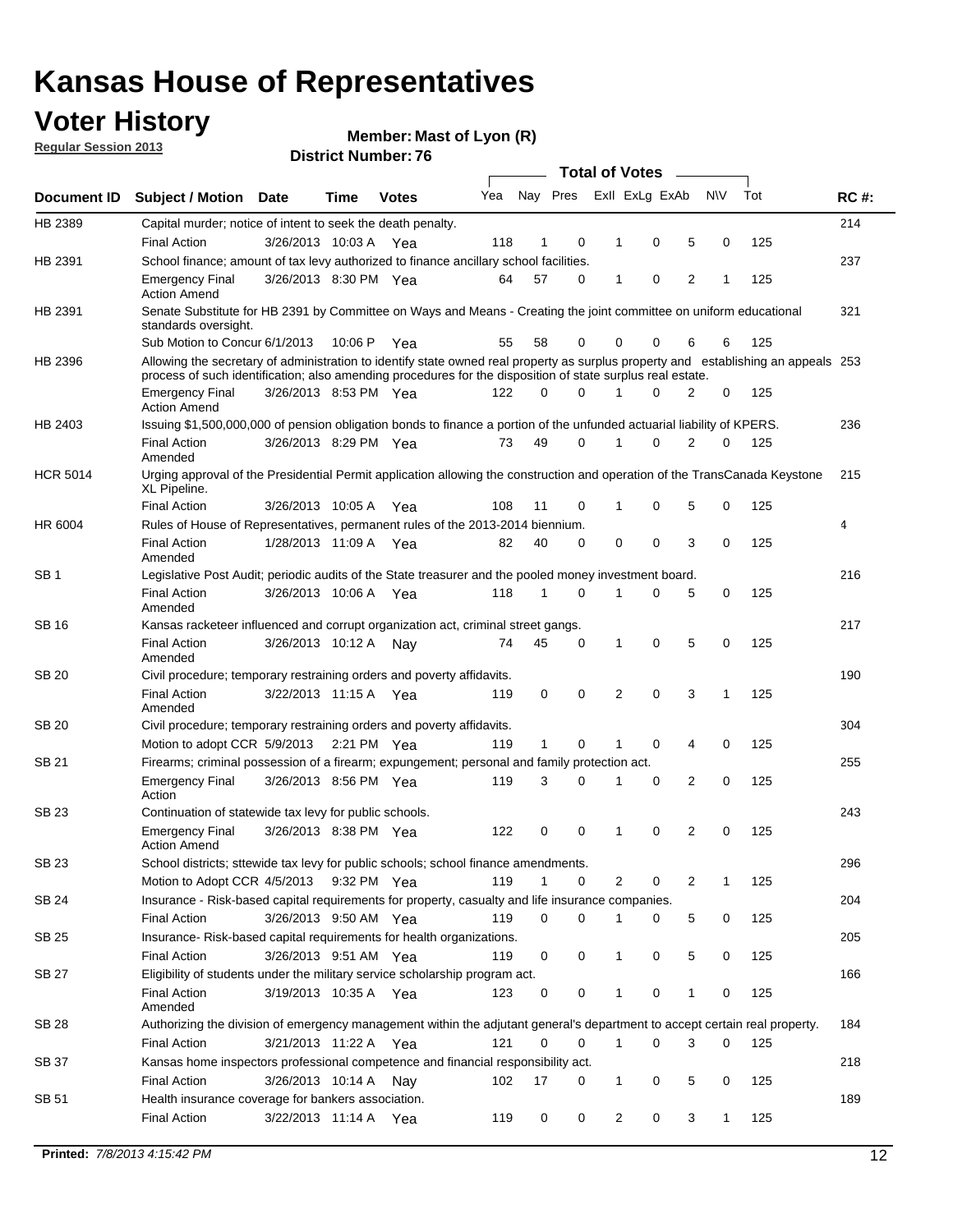### **Voter History**

**Member: Mast of Lyon (R)** 

**Regular Session 2013**

|              |                                                                                                                                                                                                                                                                                                                                                                                                         |                       |             |              |     | <b>Total of Votes</b> |             |                |   |                |             |     |             |  |
|--------------|---------------------------------------------------------------------------------------------------------------------------------------------------------------------------------------------------------------------------------------------------------------------------------------------------------------------------------------------------------------------------------------------------------|-----------------------|-------------|--------------|-----|-----------------------|-------------|----------------|---|----------------|-------------|-----|-------------|--|
| Document ID  | <b>Subject / Motion Date</b>                                                                                                                                                                                                                                                                                                                                                                            |                       | Time        | <b>Votes</b> | Yea | Nay Pres              |             | Exll ExLg ExAb |   |                | <b>NV</b>   | Tot | <b>RC#:</b> |  |
| SB 52        | Mortgage interest rate cap increase.                                                                                                                                                                                                                                                                                                                                                                    |                       |             |              |     |                       |             |                |   |                |             |     | 238         |  |
|              | <b>Emergency Final</b><br>Action                                                                                                                                                                                                                                                                                                                                                                        | 3/26/2013 8:32 PM Yea |             |              | 120 | 2                     | 0           |                | 0 | 2              | 0           | 125 |             |  |
| SB 56        | Transferring the recognition of county fair associations from the secretary of agriculture to the board of county<br>commissioners.                                                                                                                                                                                                                                                                     |                       |             |              |     |                       |             |                |   |                |             |     | 191         |  |
|              | <b>Final Action</b><br>Amended                                                                                                                                                                                                                                                                                                                                                                          | 3/22/2013 11:21 A     |             | Yea          | 119 | 0                     | 0           | 2              | 0 | 3              | 1           | 125 |             |  |
| SB 57        | Substitute for SB 57 by Committee on Agriculture - Agriculture; powers and duties of the department of agriculture relating to<br>poultry improvement plan and domesticated deer.                                                                                                                                                                                                                       |                       |             |              |     |                       |             |                |   |                |             |     | 192         |  |
|              | Final Action Sub Bill 3/22/2013 11:24 A<br>Amended                                                                                                                                                                                                                                                                                                                                                      |                       |             | Nav          | 79  | 40                    | 0           | 2              | 0 | 3              | 1           | 125 |             |  |
| SB 57        | Substitute for SB 57 by Committee on Agriculture - Agriculture; powers and duties of the department of agriculture relating to<br>poultry improvement plan, stockyards and domesticated deer.<br>Motion to adopt CCR 4/4/2013 2:18 PM Nay                                                                                                                                                               |                       |             |              | 80  | 42                    | 0           | 1              | 0 | 2              | 0           | 125 | 262         |  |
| SB 58        | Sentencing for unlawful manufacturing of controlled substances.                                                                                                                                                                                                                                                                                                                                         |                       |             |              |     |                       |             |                |   |                |             |     | 219         |  |
|              | <b>Final Action</b>                                                                                                                                                                                                                                                                                                                                                                                     | 3/26/2013 10:15 A     |             |              | 119 | 0                     | 0           | 1              | 0 | 5              | 0           | 125 |             |  |
| <b>SB 59</b> | Attorney general; reward for information.                                                                                                                                                                                                                                                                                                                                                               |                       |             | Yea          |     |                       |             |                |   |                |             |     | 193         |  |
|              | <b>Final Action</b>                                                                                                                                                                                                                                                                                                                                                                                     | 3/22/2013 11:25 A     |             |              | 119 | 0                     | 0           | 2              | 0 | 3              | 1           | 125 |             |  |
| SB 62        | Making gas pipeline safety terminology consistent with federal regulations.                                                                                                                                                                                                                                                                                                                             |                       |             | Yea          |     |                       |             |                |   |                |             |     | 163         |  |
|              | <b>Final Action</b>                                                                                                                                                                                                                                                                                                                                                                                     | 3/19/2013 10:32 A     |             |              | 123 | 0                     | 0           | 1              | 0 | 1              | 0           | 125 |             |  |
| SB 63        |                                                                                                                                                                                                                                                                                                                                                                                                         |                       |             | Yea          |     |                       |             |                |   |                |             |     | 246         |  |
|              | Elections; voting crimes, penalties and prosecution.<br><b>Emergency Final</b><br><b>Action Amend</b>                                                                                                                                                                                                                                                                                                   | 3/26/2013 8:42 PM Yea |             |              | 69  | 53                    | $\mathbf 0$ | 1              | 0 | $\overline{2}$ | $\mathbf 0$ | 125 |             |  |
| SB 68        | Driver's license examinations; locations.                                                                                                                                                                                                                                                                                                                                                               |                       |             |              |     |                       |             |                |   |                |             |     | 220         |  |
|              | <b>Final Action</b>                                                                                                                                                                                                                                                                                                                                                                                     | 3/26/2013 10:16 A     |             | Yea          | 116 | 3                     | 0           | 1              | 0 | 5              | 0           | 125 |             |  |
| SB 69        | Motor vehicles; vehicle registration and license plates.                                                                                                                                                                                                                                                                                                                                                |                       |             |              |     |                       |             |                |   |                |             |     | 167         |  |
|              | <b>Final Action</b>                                                                                                                                                                                                                                                                                                                                                                                     | 3/19/2013 10:37 A     |             | Yea          | 117 | 6                     | 0           | 1              | 0 | $\mathbf{1}$   | 0           | 125 |             |  |
| SB 74        | Prison-made goods act; prohibiting prisoner production of manufactured or modular homes.                                                                                                                                                                                                                                                                                                                |                       |             |              |     |                       |             |                |   |                |             |     | 221         |  |
|              | <b>Final Action</b>                                                                                                                                                                                                                                                                                                                                                                                     | 3/26/2013 10:19 A     |             | Yea          | 87  | 32                    | 0           | 1              | 0 | 5              | 0           | 125 |             |  |
| SB 75        | Record requirements and civil penalties relating to sales of plastic bulk merchandise containers.                                                                                                                                                                                                                                                                                                       |                       |             |              |     |                       |             |                |   |                |             |     | 222         |  |
|              | <b>Final Action</b>                                                                                                                                                                                                                                                                                                                                                                                     | 3/26/2013 10:21 A     |             | Yea          | 101 | 18                    | 0           | 1              | 0 | 5              | 0           | 125 |             |  |
| SB 81        | Open records; requests for criminal justice information; restriction of certain officials' information from publicly accessible<br>records.                                                                                                                                                                                                                                                             |                       |             |              |     |                       |             |                |   |                |             |     | 194         |  |
|              | <b>Final Action</b><br>Amended                                                                                                                                                                                                                                                                                                                                                                          | 3/22/2013 11:27 A     |             | Yea          | 119 | 0                     | 0           | 2              | 0 | 3              | 1           | 125 |             |  |
| <b>SB 83</b> | House Substitute for SB 83 by Committee on Taxation - Income tax deductions and modifications; severance tax; sales tax;<br>delinquent tax liabilities.                                                                                                                                                                                                                                                 |                       |             |              |     |                       |             |                |   |                |             |     | 187         |  |
|              | Final Action Sub Bill 3/21/2013 11:30 A Yea                                                                                                                                                                                                                                                                                                                                                             |                       |             |              | 96  | 25                    | 0           | 1              | 0 | 3              | 0           | 125 |             |  |
| SB 83        | House Substitute for SB 83 by Committee on Taxation--Income tax deductions and modifications; severance tax; sales tax and 260<br>compensating use tax, preseumptions relating to nexus; property tax, exemptions, new automobile manufacturinge property;<br>taxation of watercraft; leased commercial and industrial property appeals; correction of clerical errors.<br>Motion to adopt CCR 4/3/2013 |                       | 10:35 A Yea |              | 104 | 15                    | 0           | $\mathbf{1}$   | 0 | 3              | 2           | 125 |             |  |
| SB 84        | House Substitute for SB 84 by Committee on Taxation - Reduction to state income tax rates based on selected actual state                                                                                                                                                                                                                                                                                |                       |             |              |     |                       |             |                |   |                |             |     | 188         |  |
|              | general fund receipts computations; distribution of revenues from sales and compensating use tax; reduction of<br>Final Action Sub Bill 3/21/2013 11:34 A Yea                                                                                                                                                                                                                                           |                       |             |              | 82  | 39                    | $\Omega$    |                | 0 | 3              | $\Omega$    | 125 |             |  |
| SB 84        | Amended<br>House Substitute for SB 84 -- Reduction to state income tax rates based on selected actual state general fund receipts                                                                                                                                                                                                                                                                       |                       |             |              |     |                       |             |                |   |                |             |     | 317         |  |
|              | computations; reduction of itemized deductions.<br>Motion to adopt CCR 5/28/2013 2:32 PM Yea                                                                                                                                                                                                                                                                                                            |                       |             |              | 42  | 71                    | 0           |                | 0 | 9              | 2           | 125 |             |  |
| SB 84        | House Substitute for SB 84 -- Reduction to state income tax rates based on selected actual state general fund receipts                                                                                                                                                                                                                                                                                  |                       |             |              |     |                       |             |                |   |                |             |     | 319         |  |
|              | computations; reduction of itemized deductions.<br>Motion to adopt CCR 5/30/2013 9:14 PM Nay                                                                                                                                                                                                                                                                                                            |                       |             |              | 18  | 94                    | 0           |                | 0 | 9              | 3           | 125 |             |  |
| SB 85        | Motor vehicle insurance; providing proof of insurance by cellular phone or portable electronic device.                                                                                                                                                                                                                                                                                                  |                       |             |              |     |                       |             |                |   |                |             |     | 175         |  |
|              | <b>Final Action</b>                                                                                                                                                                                                                                                                                                                                                                                     | 3/20/2013 10:25 A Yea |             |              | 123 | 0                     | $\Omega$    |                | 0 | 1              | 0           | 125 |             |  |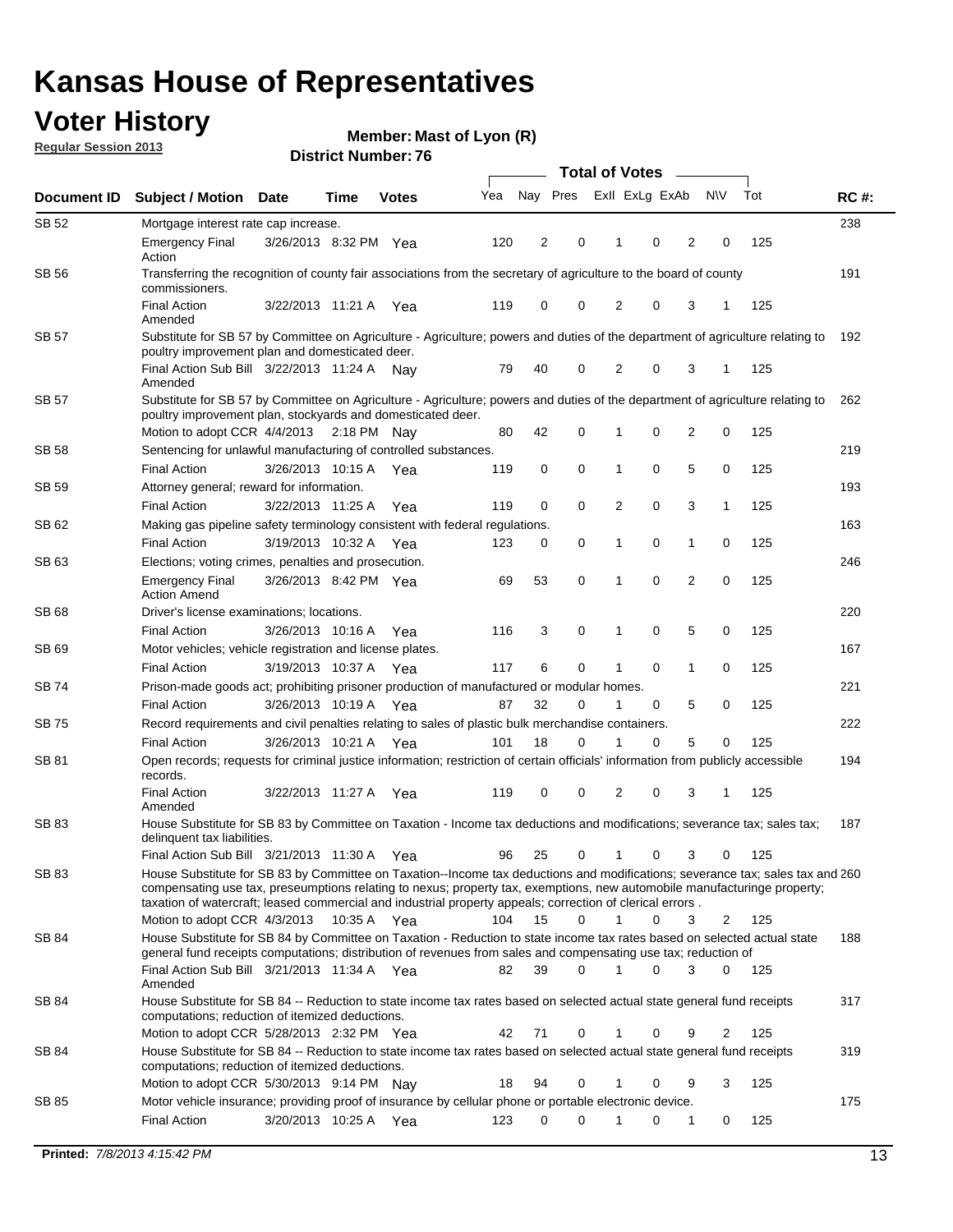### **Voter History**

**Member: Mast of Lyon (R)** 

**Regular Session 2013**

|                    |                                                                                                       | <b>PISUIVLIVUIIIDEL.</b> 7 V |             | <b>Total of Votes</b><br>$\sim$ |     |              |              |  |                |                |                |             |     |             |
|--------------------|-------------------------------------------------------------------------------------------------------|------------------------------|-------------|---------------------------------|-----|--------------|--------------|--|----------------|----------------|----------------|-------------|-----|-------------|
| <b>Document ID</b> | <b>Subject / Motion</b>                                                                               | Date                         | <b>Time</b> | <b>Votes</b>                    | Yea | Nay Pres     |              |  |                | Exll ExLg ExAb |                | N\V         | Tot | <b>RC#:</b> |
| <b>SB 88</b>       | Increasing the children's advocacy center assessment fee.                                             |                              |             |                                 |     |              |              |  |                |                |                |             |     | 223         |
|                    | <b>Final Action</b><br>Amended                                                                        | 3/26/2013 10:22 A Yea        |             |                                 | 118 | $\mathbf 1$  | 0            |  | $\mathbf 1$    | 0              | 5              | 0           | 125 |             |
| SB 96              | Motor vehicles; counties with multiple registration facilities; additional registration fee.          |                              |             |                                 |     |              |              |  |                |                |                |             |     | 224         |
|                    | <b>Final Action</b><br>Amended                                                                        | 3/26/2013 10:24 A            |             | Yea                             | 106 | 12           | 0            |  | $\mathbf{1}$   | 0              | 5              | 1           | 125 |             |
| SB 96              | Additional motor vehicle registration fees.                                                           |                              |             |                                 |     |              |              |  |                |                |                |             |     | 263         |
|                    | Motion to adopt CCR 4/4/2013 2:21 PM Yea                                                              |                              |             |                                 | 114 | 8            | 0            |  | 1              | 0              | 2              | 0           | 125 |             |
| SB 102             | Requiring the state treasurer to provide a list of daily deposits to the secretary of administration. |                              |             |                                 |     |              |              |  |                |                |                |             |     | 195         |
|                    | <b>Final Action</b><br>Amended                                                                        | 3/22/2013 11:28 A Yea        |             |                                 | 119 | 0            | 0            |  | 2              | 0              | 3              | 1           | 125 |             |
| SB 102             | Enacting the second amendment protection act.                                                         |                              |             |                                 |     |              |              |  |                |                |                |             |     | 295         |
|                    | Motion to Adopt CCR 4/5/2013 9:20 PM Yea                                                              |                              |             |                                 | 96  | 24           | 0            |  | 2              | $\Omega$       | 2              | 1           | 125 |             |
| <b>SB 111</b>      | Establishing Native American legislative day at the capitol; awarding of high school diplomas.        |                              |             |                                 |     |              |              |  |                |                |                |             |     | 245         |
|                    | <b>Emergency Final</b><br><b>Action Amend</b>                                                         | 3/26/2013 8:41 PM Yea        |             |                                 | 122 | 0            | 0            |  | 1              | 0              | 2              | 0           | 125 |             |
| SB 113             | Credit unions; changes in certain loan limitations.                                                   |                              |             |                                 |     |              |              |  |                |                |                |             |     | 234         |
|                    | <b>Emergency Final</b><br>Action                                                                      | 3/26/2013 8:25 PM Yea        |             |                                 | 122 | 0            | 0            |  | 1              | 0              | 2              | 0           | 125 |             |
| <b>SB 118</b>      | Relating to law enforcement reporting and investigation of missing persons.                           |                              |             |                                 |     |              |              |  |                |                |                |             |     | 225         |
|                    | <b>Final Action</b>                                                                                   | 3/26/2013 10:25 A            |             | Yea                             | 119 | 0            | 0            |  | 1              | 0              | 5              | $\mathbf 0$ | 125 |             |
| SB 120             | Enacting the Kansas farmers' market promotion act.                                                    |                              |             |                                 |     |              |              |  |                |                |                |             |     | 196         |
|                    | <b>Final Action</b><br>Amended                                                                        | 3/22/2013 11:31 A Nay        |             |                                 | 68  | 51           | 0            |  | 2              | $\mathbf 0$    | 3              | 1           | 125 |             |
| SB 122             | Kansas administrative procedure act; service of order or notice.                                      |                              |             |                                 |     |              |              |  |                |                | 226            |             |     |             |
|                    | <b>Final Action</b><br>Amended                                                                        | 3/26/2013 10:26 A Yea        |             |                                 | 119 | 0            | 0            |  | $\mathbf{1}$   | 0              | 5              | $\mathbf 0$ | 125 |             |
| SB 122             | Elections; unauthorized voting disclosures.                                                           |                              |             |                                 |     |              |              |  |                |                |                | 286         |     |             |
|                    | Motion to Adopt CCR 4/5/2013                                                                          |                              | 6:23 PM     | Yea                             | 89  | 31           | 0            |  | 2              | 0              | 2              | $\mathbf 1$ | 125 |             |
| SB 124             | Amending the Kansas restraint of trade act.                                                           |                              |             |                                 |     |              |              |  |                |                |                |             |     | 227         |
|                    | <b>Final Action</b><br>Amended                                                                        | 3/26/2013 10:27 A            |             | Yea                             | 116 | 2            | 1            |  | 1              | 0              | 5              | 0           | 125 |             |
| SB 124             | Amending the Kansas restraint of trade act.                                                           |                              |             |                                 |     |              |              |  |                |                |                |             |     | 273         |
|                    | Motion to Adopt CCR 4/5/2013 11:06 A                                                                  |                              |             | Yea                             | 97  | 23           | 0            |  | 2              | $\mathbf 0$    | 2              | 1           | 125 |             |
| <b>SB 128</b>      | Career technical education incentive program amendments.                                              |                              |             |                                 |     |              |              |  |                |                |                |             |     | 168         |
|                    | <b>Final Action</b><br>Amended                                                                        | 3/19/2013 10:39 A            |             | Yea                             | 123 | 0            | 0            |  | 1              | 0              | 1              | 0           | 125 |             |
| SB 129             | Bank commissioner; certain fees and hearing costs.                                                    |                              |             |                                 |     |              |              |  |                |                |                |             |     | 254         |
|                    | <b>Emergency Final</b><br><b>Action Amend</b>                                                         | 3/26/2013 8:55 PM Yea        |             |                                 | 110 | 12           | 0            |  | 1              | 0              | $\overline{2}$ | 0           | 125 |             |
| <b>SB 129</b>      | Mortgage interest rate cap increase.                                                                  |                              |             |                                 |     |              |              |  |                |                |                |             |     | 272         |
|                    | Motion to Adopt CCR 4/5/2013 10:42 A Yea                                                              |                              |             |                                 | 121 | 0            | $\mathbf 0$  |  | $\overline{2}$ | 0              | 2              | 0           | 125 |             |
| SB 135             | Transferring boiler inspection duties from the department of labor to the state fire marshal.         |                              |             |                                 |     |              |              |  |                |                |                |             |     | 228         |
|                    | <b>Final Action</b>                                                                                   | 3/26/2013 10:28 A Yea        |             |                                 | 114 | 5            | 0            |  | $\mathbf{1}$   | 0              | 5              | 0           | 125 |             |
| SB 136             | Providing veterans designation on driver's licenses and nondriver identification cards.               |                              |             |                                 |     |              |              |  |                |                |                |             |     | 244         |
|                    | <b>Emergency Final</b><br><b>Action Amend</b>                                                         | 3/26/2013 8:39 PM Yea        |             |                                 | 119 | 3            | 0            |  | 1              | 0              | 2              | 0           | 125 |             |
| SB 139             | Kansas money transmitter act.                                                                         |                              |             |                                 |     |              |              |  |                |                |                |             |     | 229         |
|                    | <b>Final Action</b>                                                                                   | 3/26/2013 10:30 A            |             | Yea                             | 117 | $\mathbf{1}$ | $\mathbf{1}$ |  | $\mathbf{1}$   | 0              | 5              | 0           | 125 |             |
| SB 142             | Abortion; concerning civil actions related to abortion.                                               |                              |             |                                 |     |              |              |  |                |                |                |             |     | 241         |
|                    | <b>Emergency Final</b><br>Action                                                                      | 3/26/2013 8:36 PM Yea        |             |                                 | 89  | 33           | 0            |  | $\mathbf{1}$   | 0              | 2              | 0           | 125 |             |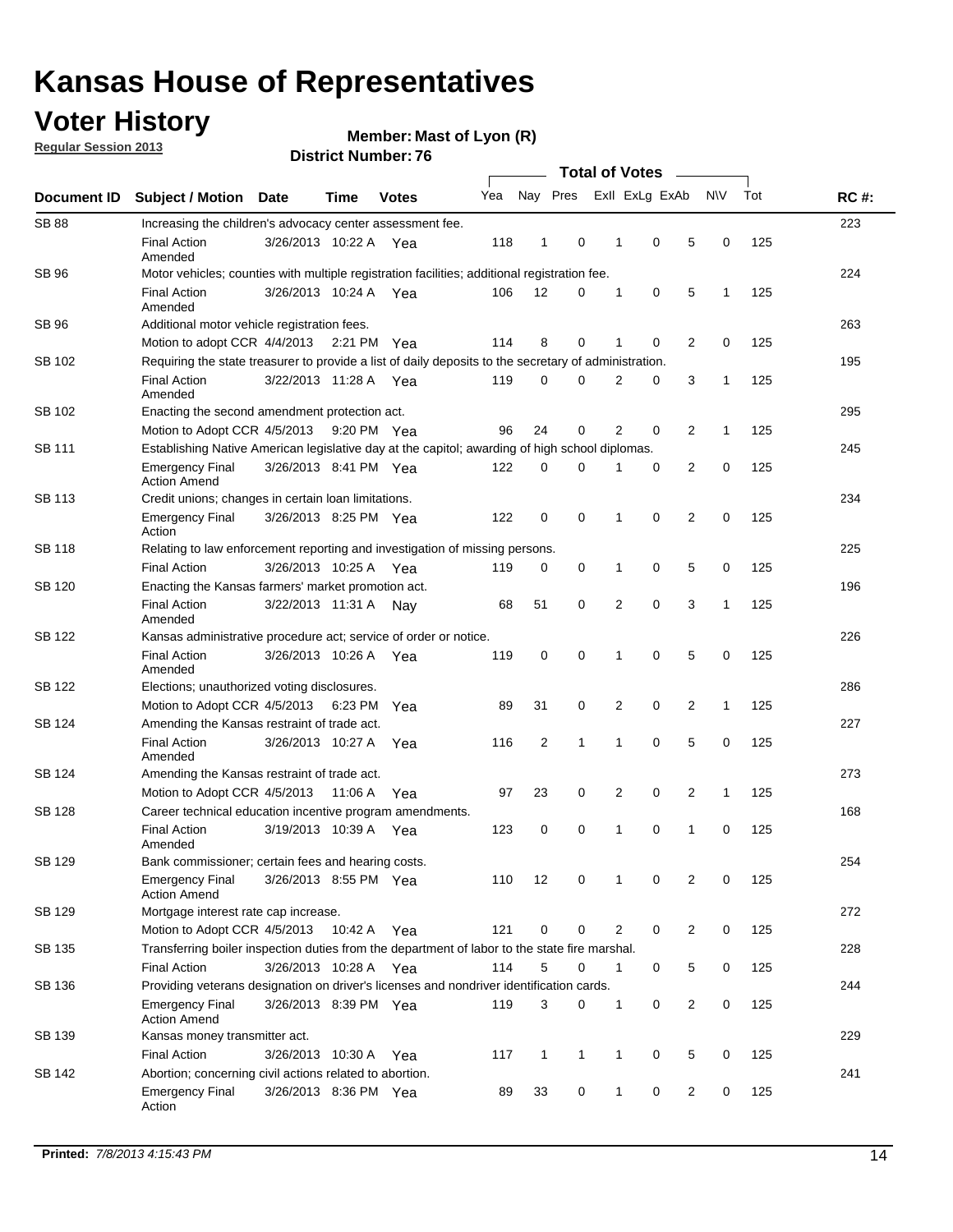## **Voter History**

**Member: Mast of Lyon (R)** 

**Regular Session 2013**

| Document ID     |                                                                                                                                                                                                       |                                                                                                                                                                                 |             |              | <b>Total of Votes</b><br>$\sim$ |          |   |   |                |                |           |     |             |  |
|-----------------|-------------------------------------------------------------------------------------------------------------------------------------------------------------------------------------------------------|---------------------------------------------------------------------------------------------------------------------------------------------------------------------------------|-------------|--------------|---------------------------------|----------|---|---|----------------|----------------|-----------|-----|-------------|--|
|                 | <b>Subject / Motion Date</b>                                                                                                                                                                          |                                                                                                                                                                                 | Time        | <b>Votes</b> | Yea                             | Nay Pres |   |   | Exll ExLg ExAb |                | <b>NV</b> | Tot | <b>RC#:</b> |  |
| <b>SB 149</b>   |                                                                                                                                                                                                       | 239<br>Drug screening for recipients of cash assistance and unemployment benefits.                                                                                              |             |              |                                 |          |   |   |                |                |           |     |             |  |
|                 | <b>Emergency Final</b><br><b>Action Amend</b>                                                                                                                                                         | 3/26/2013 8:33 PM Yea                                                                                                                                                           |             |              | 106                             | 16       | 0 | 1 | 0              | 2              | 0         | 125 |             |  |
| SB 164          | Relating to the director of vehicles regulating providers of motor vehicle functions.                                                                                                                 |                                                                                                                                                                                 |             |              |                                 |          |   |   |                |                |           |     | 247         |  |
|                 | <b>Emergency Final</b><br><b>Action Amend</b>                                                                                                                                                         | 3/26/2013 8:43 PM Yea                                                                                                                                                           |             |              | 117                             | 5        | 0 | 1 | 0              | 2              | 0         | 125 |             |  |
| SB 164          | Relating to the director of vehicles regulating providers of motor vehicle functions.                                                                                                                 |                                                                                                                                                                                 |             |              |                                 |          |   |   |                |                |           |     | 268         |  |
|                 | Motion to adopt CCR 4/4/2013                                                                                                                                                                          |                                                                                                                                                                                 | 5:32 PM Yea |              | 111                             | 9        | 0 | 1 | 0              | 2              | 2         | 125 |             |  |
| SB 166          | Insurers supervision, rehabilitation and liquidation act; derivatives.                                                                                                                                |                                                                                                                                                                                 |             |              |                                 |          |   |   |                |                |           |     | 206         |  |
|                 | <b>Final Action</b>                                                                                                                                                                                   | 3/26/2013 9:52 AM Yea                                                                                                                                                           |             |              | 119                             | 0        | 0 | 1 | 0              | 5              | 0         | 125 |             |  |
| SB 168          | Limiting nuisance actions against certain agricultural activities.                                                                                                                                    |                                                                                                                                                                                 |             |              |                                 |          |   |   |                |                |           |     | 169         |  |
|                 | <b>Final Action</b><br>Amended                                                                                                                                                                        | 3/19/2013 10:40 A Yea                                                                                                                                                           |             |              | 111                             | 12       | 0 | 1 | 0              | 1              | 0         | 125 |             |  |
| SB 168          | Limiting nuisance actions against certain agricultural activities.                                                                                                                                    |                                                                                                                                                                                 |             |              |                                 |          |   |   |                |                |           |     | 264         |  |
|                 | Motion to adopt CCR 4/4/2013                                                                                                                                                                          |                                                                                                                                                                                 | 2:30 PM Yea |              | 110                             | 12       | 0 | 1 | 0              | 2              | 0         | 125 |             |  |
| <b>SB 171</b>   | School districts; amendments to Kansas uniform financial accounting and reporting act.                                                                                                                |                                                                                                                                                                                 |             |              |                                 |          |   |   |                |                |           |     | 248         |  |
|                 | <b>Emergency Final</b><br><b>Action Amend</b>                                                                                                                                                         | 3/26/2013 8:44 PM Yea                                                                                                                                                           |             |              | 122                             | 0        | 0 | 1 | 0              | 2              | 0         | 125 |             |  |
| SB 171          | School districts; amendments to Kansas uniform financial accounting and reporting act.                                                                                                                |                                                                                                                                                                                 |             |              |                                 |          |   |   |                |                |           |     | 285         |  |
|                 | Motion to Adopt CCR 4/5/2013<br>6:19 PM Yea<br>63<br>57<br>2<br>0<br>2<br>125<br>0                                                                                                                    |                                                                                                                                                                                 |             |              |                                 |          |   |   |                |                |           |     |             |  |
| SB 171          | Appropriations for FY 2013, FY 2014, FY 2015, FY 2016, FY 2017 and FY 2018 for various state agencies; capital<br>improvement projects; claims against the state.                                     |                                                                                                                                                                                 |             |              |                                 |          |   |   |                |                |           | 320 |             |  |
|                 | Motion to adopt CCR 6/1/2013 4:30 PM Yea                                                                                                                                                              |                                                                                                                                                                                 |             |              | 63                              | 51       | 0 | 0 | 0              | 8              | 3         | 125 |             |  |
| SB 187          |                                                                                                                                                                                                       | Establishing the workers compensation and employment security boards nominating committee; administrative law judge<br>appointment; workers compensation appeals board.         |             |              |                                 |          |   |   |                |                |           |     |             |  |
|                 | <b>Emergency Final</b><br><b>Action Amend</b>                                                                                                                                                         | 3/26/2013 8:37 PM Yea                                                                                                                                                           |             |              | 88                              | 34       | 0 | 1 | 0              | 2              | 0         | 125 |             |  |
| SB 187          | Amending workers compensation law provisions; establishing the workers compensation and employment security boards<br>nominating committee; notice requirements; workplace health and safety program. |                                                                                                                                                                                 |             |              |                                 |          |   |   |                |                |           |     | 274         |  |
|                 | Motion to Adopt CCR 4/5/2013 11:26 A Yea                                                                                                                                                              |                                                                                                                                                                                 |             |              | 89                              | 31       | 0 | 2 | 0              | 3              | 0         | 125 |             |  |
| SB 199          | University of Kansas medical center; midwest center for stem cell therapy.                                                                                                                            |                                                                                                                                                                                 |             |              |                                 |          |   |   |                |                |           |     | 235         |  |
|                 | <b>Emergency Final</b><br><b>Action Amend</b>                                                                                                                                                         | 3/26/2013 8:26 PM Yea                                                                                                                                                           |             |              | 90                              | 32       | 0 | 1 | 0              | 2              | 0         | 125 |             |  |
| SB 199          | Health care; stem cell therapy and unused medications.                                                                                                                                                |                                                                                                                                                                                 |             |              |                                 |          |   |   |                |                |           |     | 290         |  |
|                 | Motion to Adopt CCR 4/5/2013                                                                                                                                                                          |                                                                                                                                                                                 | 7:52 PM Yea |              | 90                              | 30       | 0 | 2 | 0              | $\overline{2}$ | 1         | 125 |             |  |
| SB 216          |                                                                                                                                                                                                       | Allowing a public building commission to acquire land for a municipal university similar to what such commission is currently<br>185<br>allowed to do for any state university. |             |              |                                 |          |   |   |                |                |           |     |             |  |
|                 | <b>Final Action</b>                                                                                                                                                                                   | 3/21/2013 11:23 A Yea                                                                                                                                                           |             |              | 121                             | 0        | 0 | 1 | 0              | 3              | 0         | 125 |             |  |
| SB 246          | Reconciling amendments to certain statutes.                                                                                                                                                           |                                                                                                                                                                                 |             |              |                                 |          |   |   |                |                |           |     | 315         |  |
|                 | Emergency Final<br>Action                                                                                                                                                                             | 5/23/2013 2:14 PM Yea                                                                                                                                                           |             |              | 111                             | 0        | 0 | 1 | 0              | 8              | 5         | 125 |             |  |
| <b>SCR 1604</b> | Joint rules for the Senate and House of Representatives, 2013-2014.                                                                                                                                   |                                                                                                                                                                                 |             |              |                                 |          |   |   |                |                |           |     | 5           |  |
|                 | <b>Final Action</b><br>Amended                                                                                                                                                                        | 1/28/2013 11:12 A Yea                                                                                                                                                           |             |              | 81                              | 41       | 0 | 0 | 0              | 3              | 0         | 125 |             |  |
| <b>SCR 1606</b> | Honoring pregnancy maintenance resource centers.                                                                                                                                                      |                                                                                                                                                                                 |             |              |                                 |          |   |   |                |                |           |     | 240         |  |
|                 | <b>Emergency Final</b><br>Action                                                                                                                                                                      | 3/26/2013 8:34 PM Yea                                                                                                                                                           |             |              | 122                             | 0        | 0 | 1 | 0              | 2              | 0         | 125 |             |  |